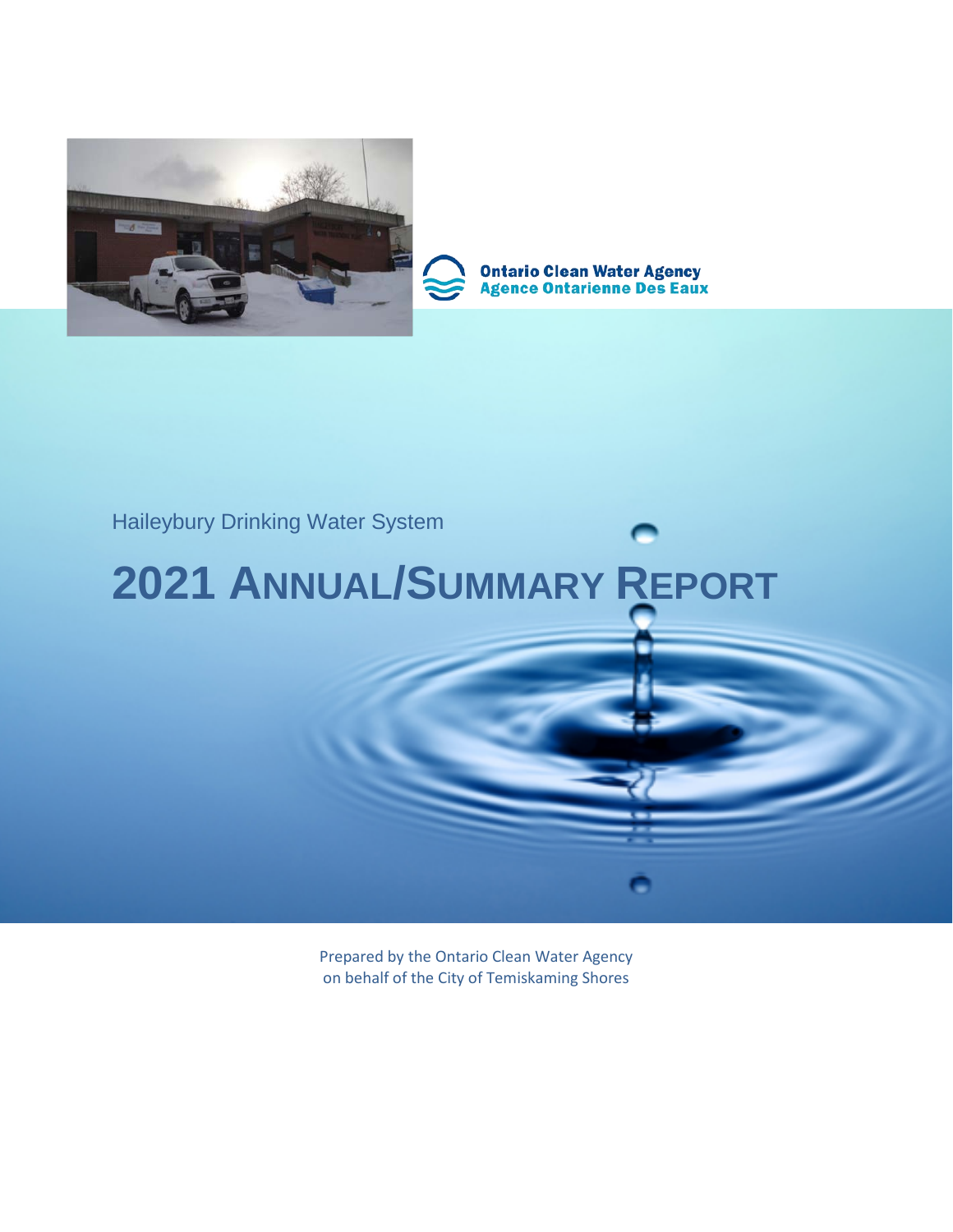# **TABLE OF CONTENTS**

| 3.0 LIST OF WATER TREATMENT CHEMICALS USED OVER THE REPORTING PERIOD 6        |
|-------------------------------------------------------------------------------|
|                                                                               |
| 5.0 DETAILS ON NOTICES OF ADVERSE TEST RESULTS AND OTHER PROBLEMS REPORTED TO |
| 6.0 MICROBIOLOGICAL TESTING PERFORMED DURING THE REPORTING PERIOD             |
|                                                                               |
|                                                                               |
|                                                                               |
|                                                                               |
|                                                                               |
|                                                                               |

# **List of Figures**

**Figure 1 – 2021 – Comparison of Treated Water Flows to the Rated Capacity Figure 2 – Historical Water Usage Trends (2017 to 2021)**

# **List of Appendices**

**APPENDIX A – Monthly Summary of Microbiological Test Results APPENDIX B – Monthly Summary of Operational Data**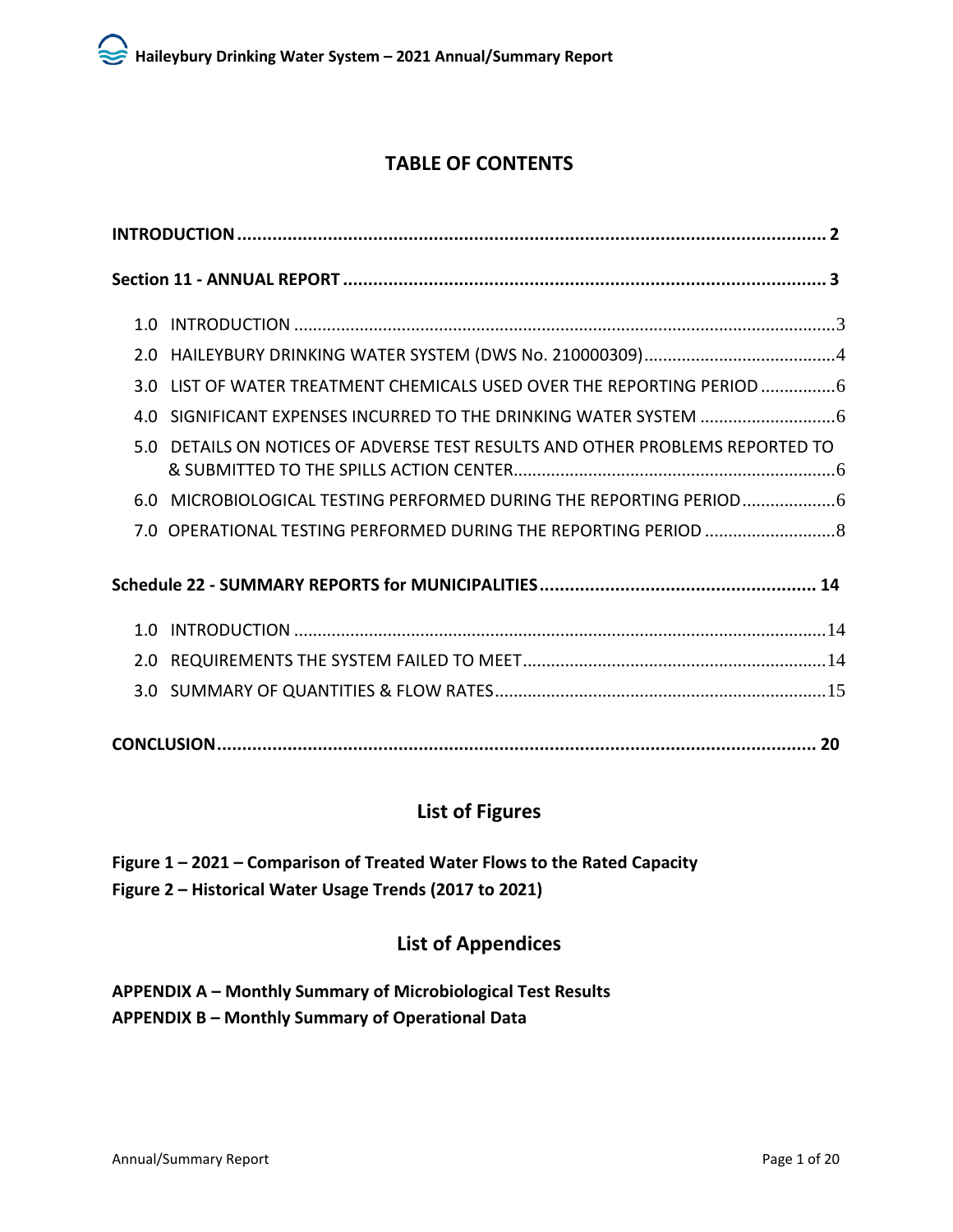# <span id="page-2-0"></span>**INTRODUCTION**

Municipalities throughout Ontario are required to comply with Ontario Regulation 170/03 made under the *Safe Drinking Water Act* (SDWA) since June 2003. The Act was passed following recommendations made by Commissioner O'Conner after the Walkerton Inquiry. The Act's purpose is to protect human health through the control and regulation of drinking-water systems. O. Reg. 170/03 regulates drinking water testing, use of licensed laboratories, treatment requirements and reporting requirements.

O. Reg. 170/03 requires the owner to produce an Annual Report, under Section 11. This report must include the following:

- 1. Description of system and chemical(s) used
- 2. Summary of any adverse water quality reports and corrective actions
- 3. Summary of all required testing
- 4. Description of any major expenses incurred to install, repair or replace equipment

This Annual Report must be completed by February 28 of each year.

The regulation also requires a Summary Report which must be presented and accepted by Council by March 31 of each year for the preceding calendar year reporting period.

The report must list the requirements of the Act, its regulations, the system's Drinking Water Works Permit (DWWP), Municipal Drinking Water Licence (MDWL), Certificate of Approval (if applicable), and any regulatory requirement the system failed to meet during the reporting period. The report must also specify the duration of the failure, and for each failure referred to, describe the measures that were taken to correct the failure.

The *Safe Drinking Water Act*, 2002 and the drinking water regulations can be viewed at the following website: [http://www.e-laws.gov.on.ca.](http://www.e-laws.gov.on.ca/)

To enable the Owner to assess the rated capacity of their system to meet existing and future planned water uses, the following information is also required in the report.

- 1. A summary of the quantities and flow rates of water supplied during the reporting period, including the monthly average and the maximum daily flows.
- 2. A comparison of the summary to the rated capacity and flow rates approved in the systems approval, drinking water works permit or municipal drinking water licence or a written agreement if the system is receiving all its water from another system under an agreement.

<span id="page-2-1"></span>The reports have been prepared by the Ontario Clean Water Agency (OCWA) on behalf of the Owner and presented to council as the 2021 Annual/Summary Report.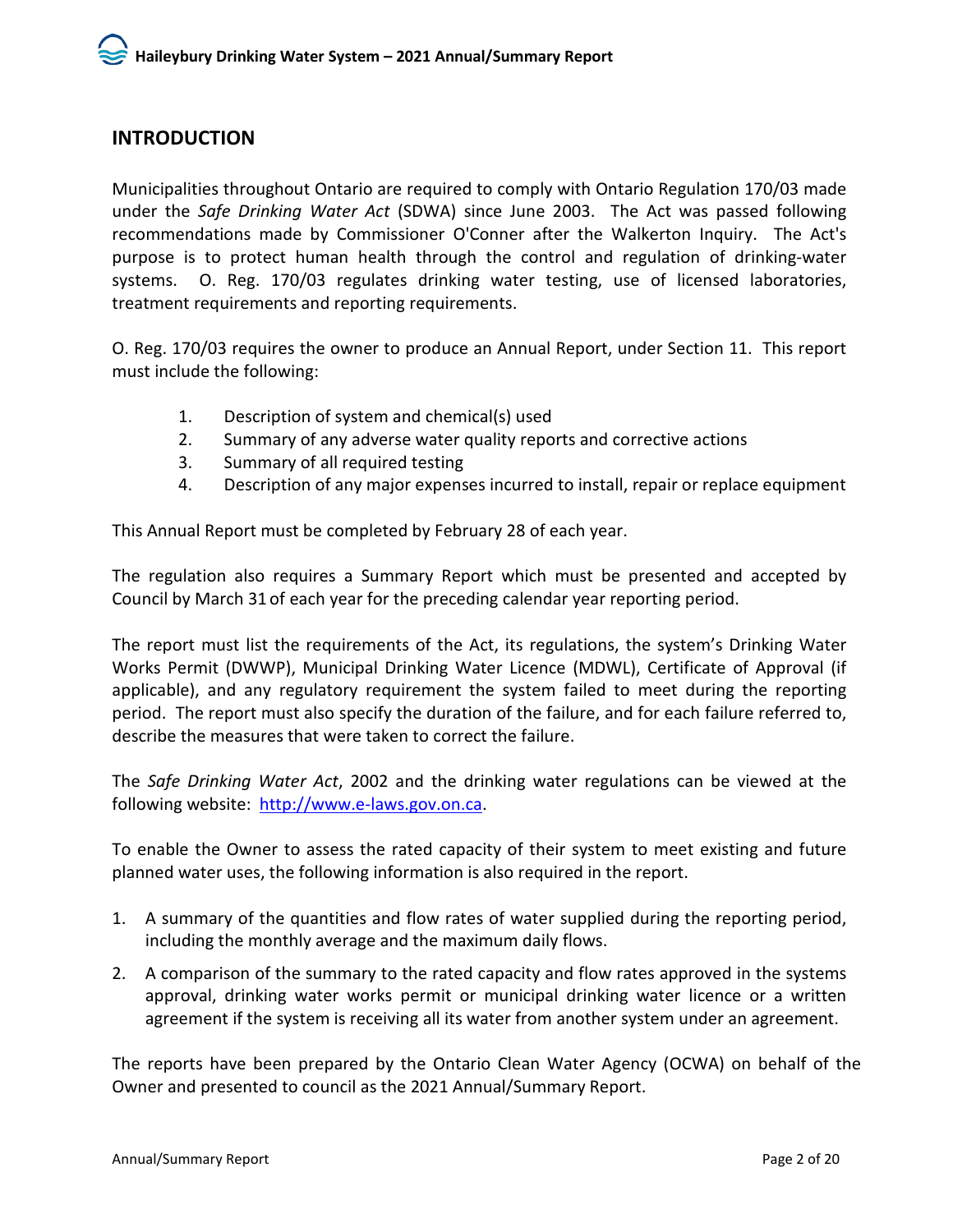Haileybury Drinking Water System

# Section 11 2021 ANNUAL REPORT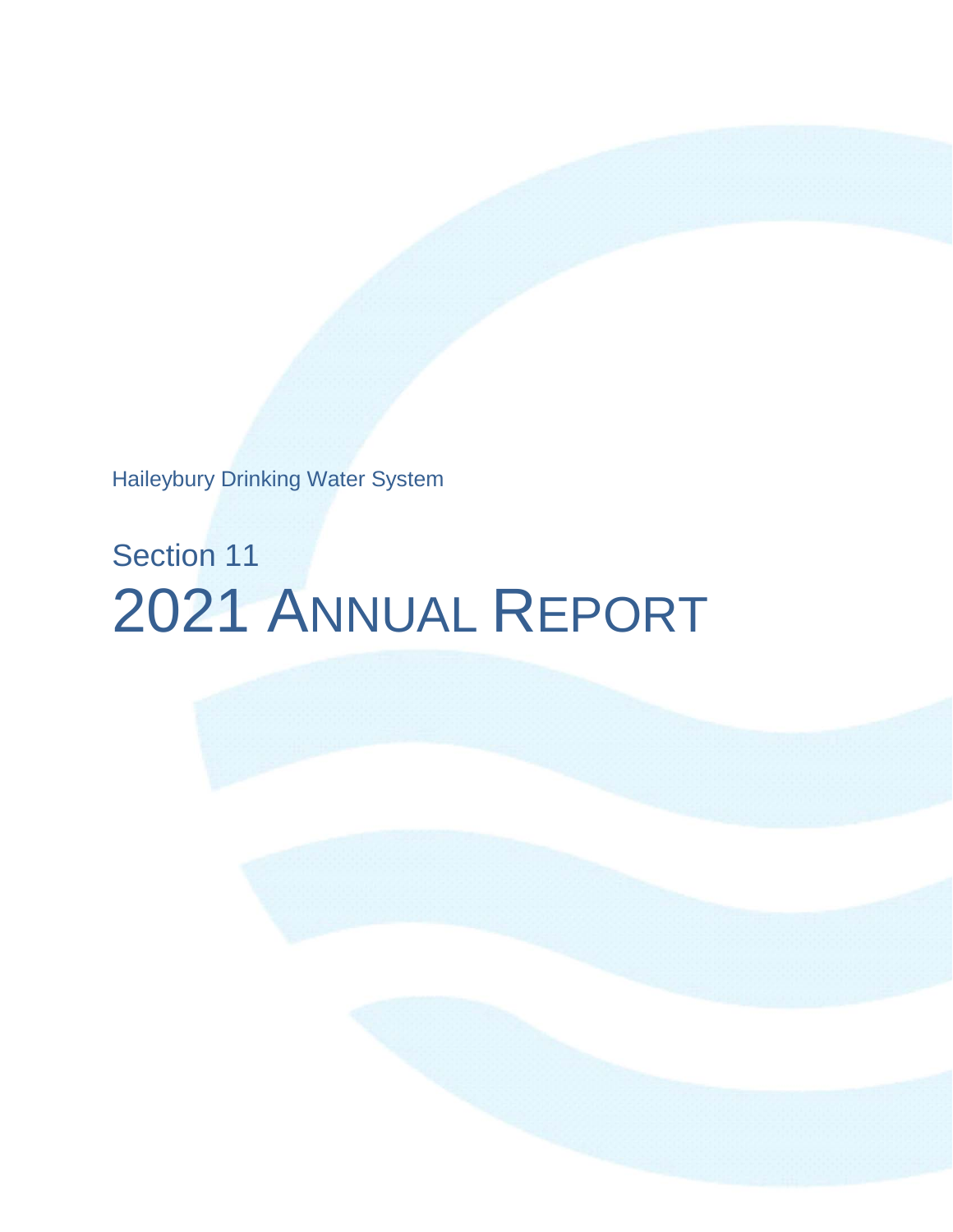# **Section 11 - ANNUAL REPORT**

#### <span id="page-4-0"></span>**1.0 INTRODUCTION**

| <b>Drinking-Water System Name</b>     | <b>Haileybury Drinking Water System</b>           |
|---------------------------------------|---------------------------------------------------|
| <b>Drinking-Water System Number</b>   | 210000309                                         |
| <b>Drinking-Water System Owner</b>    | The Corporation of the City of Temiskaming Shores |
| <b>Drinking-Water System Category</b> | Large Municipal, Residential System               |
| <b>Reporting Period</b>               | January 1, 2021 to December 31, 2021              |

**Does your Drinking-Water System serve more than 10,000 people?** No

**Is your annual report available to the public at no charge on a web site on the Internet?**  Yes at:<http://www.temiskamingshores.ca/en/index.asp>

**Location where Report required under O. Reg. 170/03 Schedule 22 will be available for inspection:**

City of Temiskaming Shores 325 Farr Drive, P.O. Box 2050 Haileybury, ON P0J 1K0

# *Drinking-Water Systems that receive drinking water from the Haileybury Drinking Water System*

The Haileybury Drinking Water System provides all of its drinking water to the community of Haileybury within the City of Temiskaming Shores.

#### *The Annual Report was not provided to any other Drinking Water System Owners*

The Ontario Clean Water Agency prepared the 2021 Annual/Summary Report for the Haileybury Drinking Water System and provided a copy to the system owner; the City of Temiskaming Shores. The Haileybury Drinking Water System is a stand-alone system that does not receive water from or send water to another system.

# *Notification to system users that the Annual Report is available for viewing is accomplished through:*

- Notice on the city's Facebook page
- <span id="page-4-1"></span>• Notice via a Community Bulletin in the local newspaper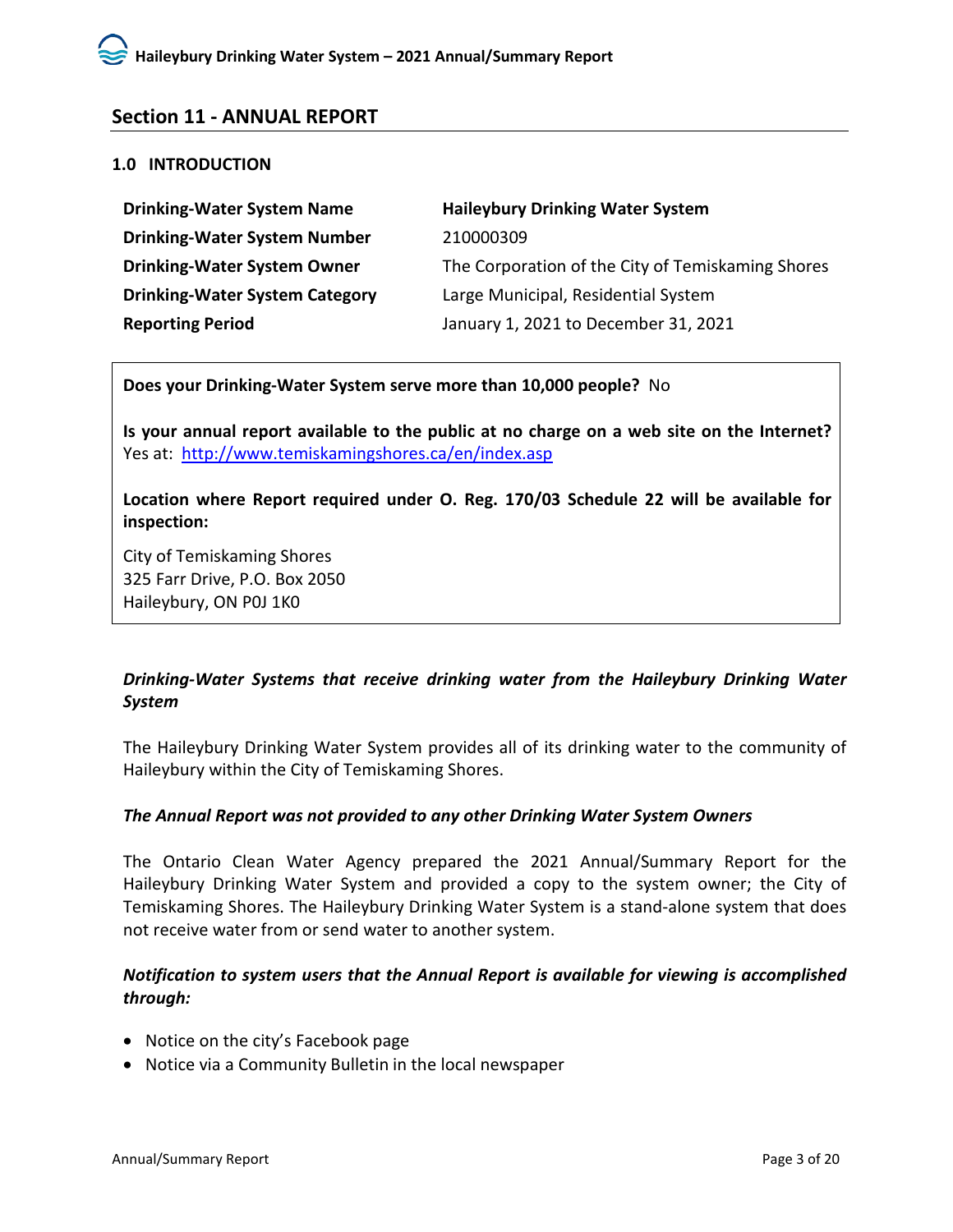# **2.0 HAILEYBURY DRINKING WATER SYSTEM (DWS No. 210000309)**

The Haileybury Drinking Water System is owned by the Corporation of the City of Temiskaming Shores and consists of a Class 3 water treatment subsystem and a Class 2 water distribution subsystem. It is a surface water system that services the communities of Haileybury and North Cobalt. The Ontario Clean Water Agency is the accredited operating authority and is designated as the Overall Responsible Operator for both the water treatment and water distribution facilities.

#### *Raw Water Supply*

The water treatment plant, located at 322 Browning Street obtains its raw water from Lake Temiskaming. A 197 m long, 450 mm diameter raw water intake pipe extends 168 m into the lake.The intake structure is an upturned bell inside a cribbed structure. The intake is approximately 12.5 m below the low recorded water level and 2 m above the lake bottom.

Water flows into the intake structure by gravity, through two removable inlet screens and is stored in the raw water wet well. The wet well contains a heated superstructure and has a storage volume of 37.2  $m^3$ . The low lift pumping station is equipped with three low lift duty pumps; all are vertical turbine pumps which operate on an alternating basis. A magnetic flow meter is located in the water treatment plant to monitor raw water flows. The raw water is also continuously monitored for pH, turbidity and temperature.

#### *Water Treatment*

Raw water is pumped to the water treatment building where it is injected with sodium carbonate (soda ash) for pH and alkalinity adjustment and aluminum sulphate for the coagulation/flocculation process. The process water undergoes rapid mixing, flows into two flocculation basins, where polymer is added as a coagulant aid and pH is continuously monitored. It is then directed to a settling tank for clarification. The process water flows through three dual media filters consisting of anthracite and silica sand. The filter system is equipped with an automated backwash sequence, filter-to-waste capabilities, air blower and an underdrain system. The backwash wastewater and the settled solids from the settling tank are discharged to the municipal sanitary system. On-line turbidity analyzers are used to monitor the turbidity off each filter.

After filtration, the process water is chlorinated and pH adjusted with soda ash before entering the dual celled clearwell. Three high lift pumps equipped with variable frequency drives (VFDs) are located at the end of the clearwell, where a magnetic flow meter is used to measure flow on the discharge main. In a separate room, with outside access only, a gas chlorine system equipped with automatic switchover is used for post-filtration chlorination in the clearwell.The water leaving the clearwell is continuously monitored for flow, pH, turbidity and free chlorine residual as it is directed to an off-site reservoir.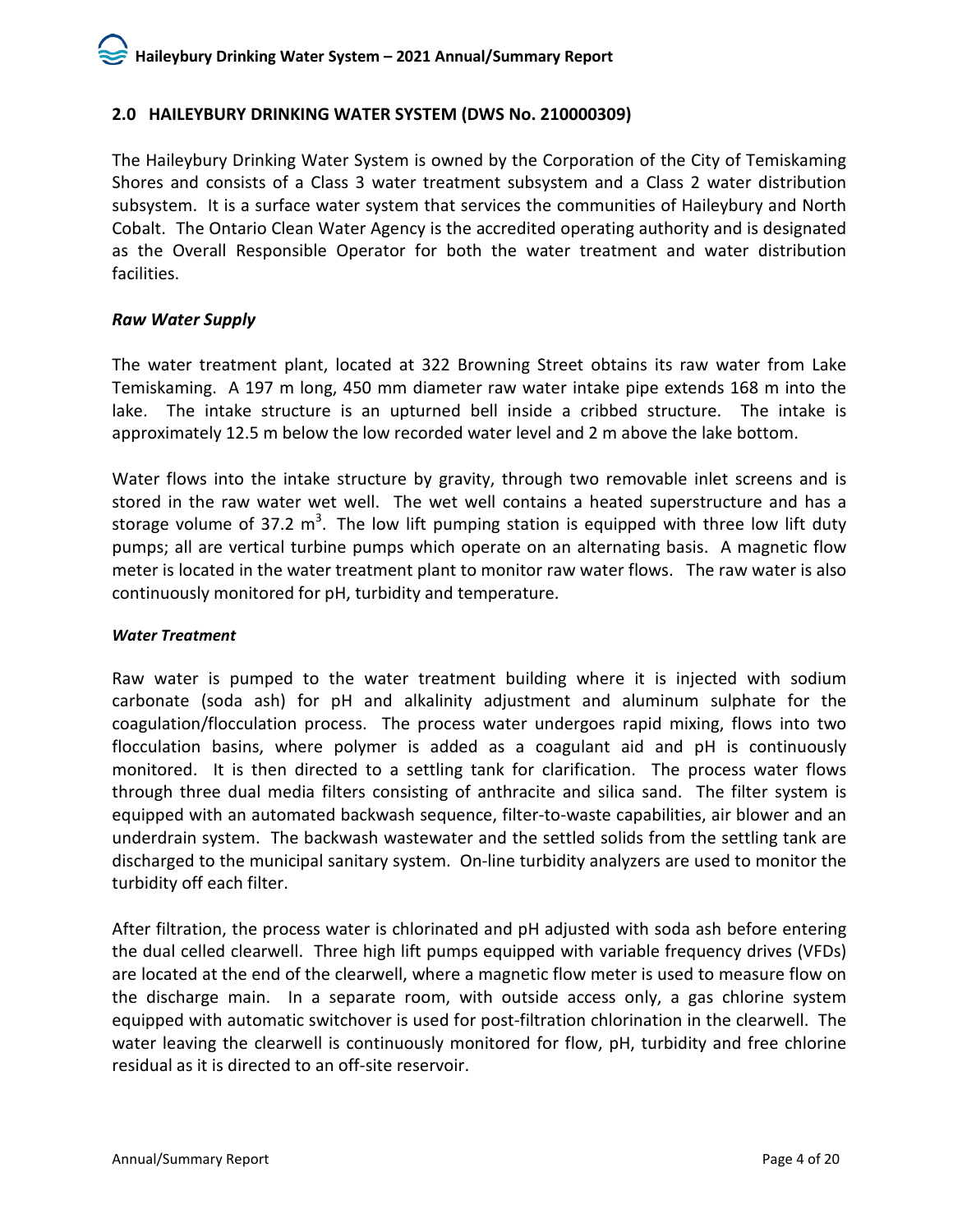#### *Water Storage*

The Niven Street reservoir is a baffled contact tank consisting of two reservoirs and one pumping chamber that provide sufficient chlorine contact time to meet CT requirements. The water in the reservoir is monitored for free chlorine residual and level to ensure primary disinfection is achieved. An ammonium sulphate dosing system is used to chloraminate the treated water before being gravity fed or pumped to the distribution system by four high lift pumps equipped VFDs. The water directed to the pressure zones are continuously monitored for pH, turbidity, pressure and total chorine residual. The gravity fed zone is continuously monitored for flow and total chlorine residual.

# *Control System*

The Haileybury Water Treatment System is controlled by a dedicated Programmable Logic Controller (PLC) and monitored through a Control System Supervisory Control and Data Acquisition (SCADA) system. All analyzing, monitoring and control module equipment information is routed through the SCADA system for operator monitoring and control. Control of equipment can be accomplished locally using the SCADA computer located at the Haileybury water treatment plant or remotely using operator computers and cell phones. Alarm capability and set point adjustment along with trend monitoring are also available through SCADA system controls.

#### *Emergency Power*

A 250 kW diesel generator with a 2000 L fuel tank is available outside of the main water treatment plant and is capable of supplying power to the facility during power failures.

A 200 kW diesel engine generator with a 1000 L fuel tanks is located outside of the Niven Street Reservoir to provide emergency power during emergencies.

# *Distribution System*

The Haileybury drinking water system is classified as a Large Municipal Residential Drinking Water System that provides water to a population of approximately 4,200 residents. The distribution system has approximately 1940 service connections and is comprised of various pipe materials including 4" - 12" cast iron with lead joints or ductile iron, 10" and 12" asbestos cement, and PVC with mechanical joints. There are several isolation valves to allow for the repair and maintenance of selected sections of the distribution system, one air relief valve and four pressure reducing valves. Approximately 174 fire hydrants are connected to the system to aid in fire protection.

Annual/Summary Report **Page 1 of 20** Annual/Summary Report The system consists of four pressure zones. Zone 1 is a gravity fed area in downtown Haileybury, Zone 2 is an intermediate pressure region located at higher elevations along the west side of Haileybury, Zone 3 is an controlled pressure system which is fed off of the high pressure system and is located in the central part of Haileybury and North Cobalt and Zone 4 is a high pressure zone in North Cobalt. The water distribution piping system is continuous between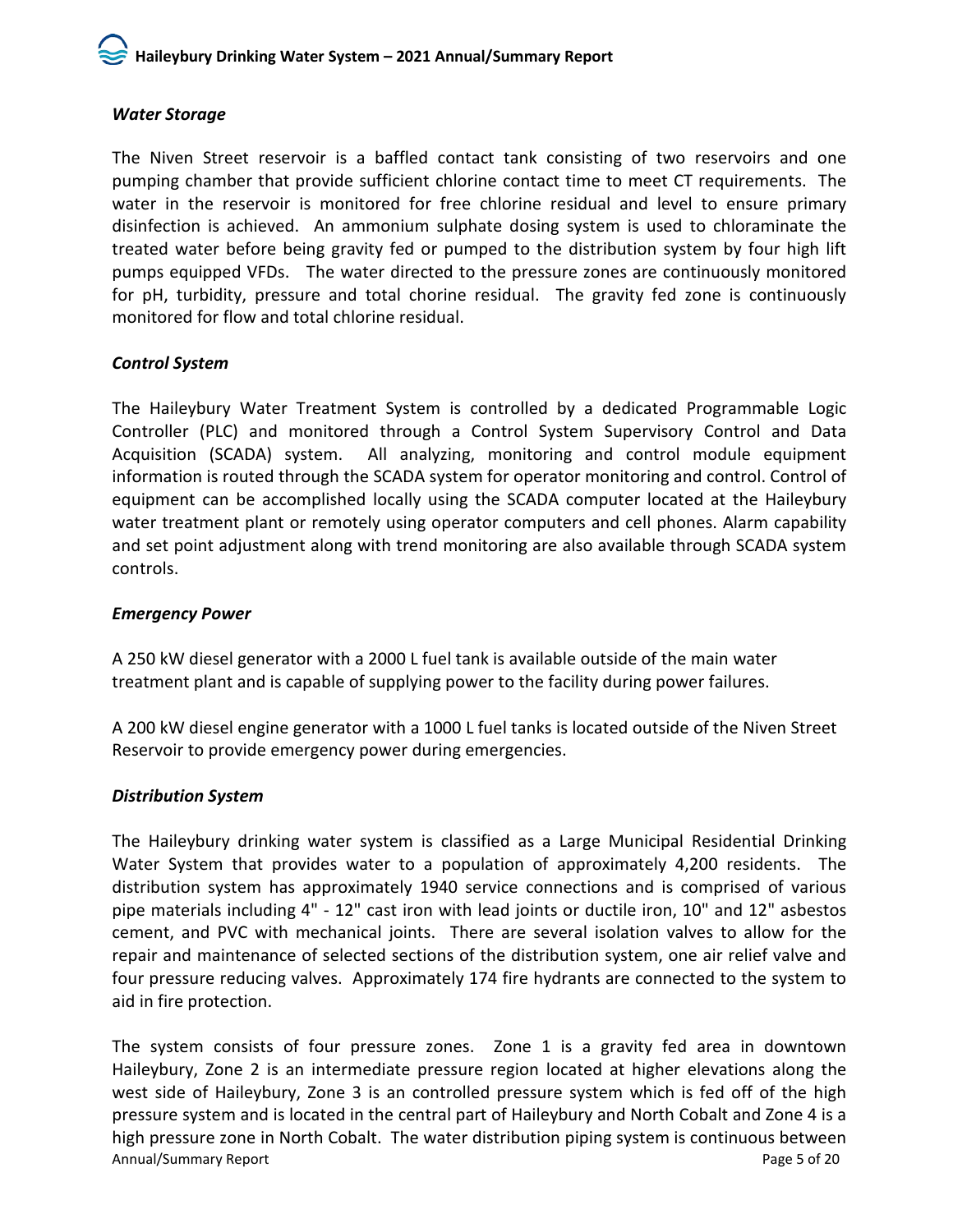the four identified pressure zones; however the various zones are isolated from each other via closed valves.

# <span id="page-7-0"></span>**3.0 LIST OF WATER TREATMENT CHEMICALS USED OVER THE REPORTING PERIOD**

The following chemicals were used in the Haileybury Drinking Water System treatment process:

Aluminum Sulphate (Alum) – Coagulation/Flocculation Ammonium Sulfate – Secondary Disinfection Chlorine Gas – Primary Disinfection Polyelectrolyte (Polymer) - Coagulant Aid Soda Ash – pH and Alkalinity Adjustment

All treatment chemicals meet AWWA and NSF/ANSI standards.

# <span id="page-7-1"></span>**4.0 SIGNIFICANT EXPENSES INCURRED TO THE DRINKING WATER SYSTEM**

OCWA is committed to maintaining the assets of the drinking water system and sustains a program of scheduled inspection and maintenance activities using a computerized Work Management System (WMS).

Significant expenses incurred in the drinking water system include the following:

- Replaced filter No. 1 and 2 effluent butterfly vales
- Replaced the clearwell CL17 free chlorine residual analyzer
- Replaced raw water turbidity and pH-temperature probes
- Replaced soda ash exhaust timer and ammonia mixer timer
- Replaced butterfly valve for filter to waste No. 2
- Serviced chlorinator
- Installed smoke and carbon monoxide alarms and tie into alarm dialer
- Replaced butterfly valve for filter-to-waste on No. 2 filter

# <span id="page-7-2"></span>**5.0 DETAILS ON NOTICES OF ADVERSE TEST RESULTS AND OTHER PROBLEMS REPORTED TO & SUBMITTED TO THE SPILLS ACTION CENTER**

<span id="page-7-3"></span>Based on information kept on record by OCWA, two (2) adverse water quality incidents were reported to the Ministry's Spills Action Centre in 2021.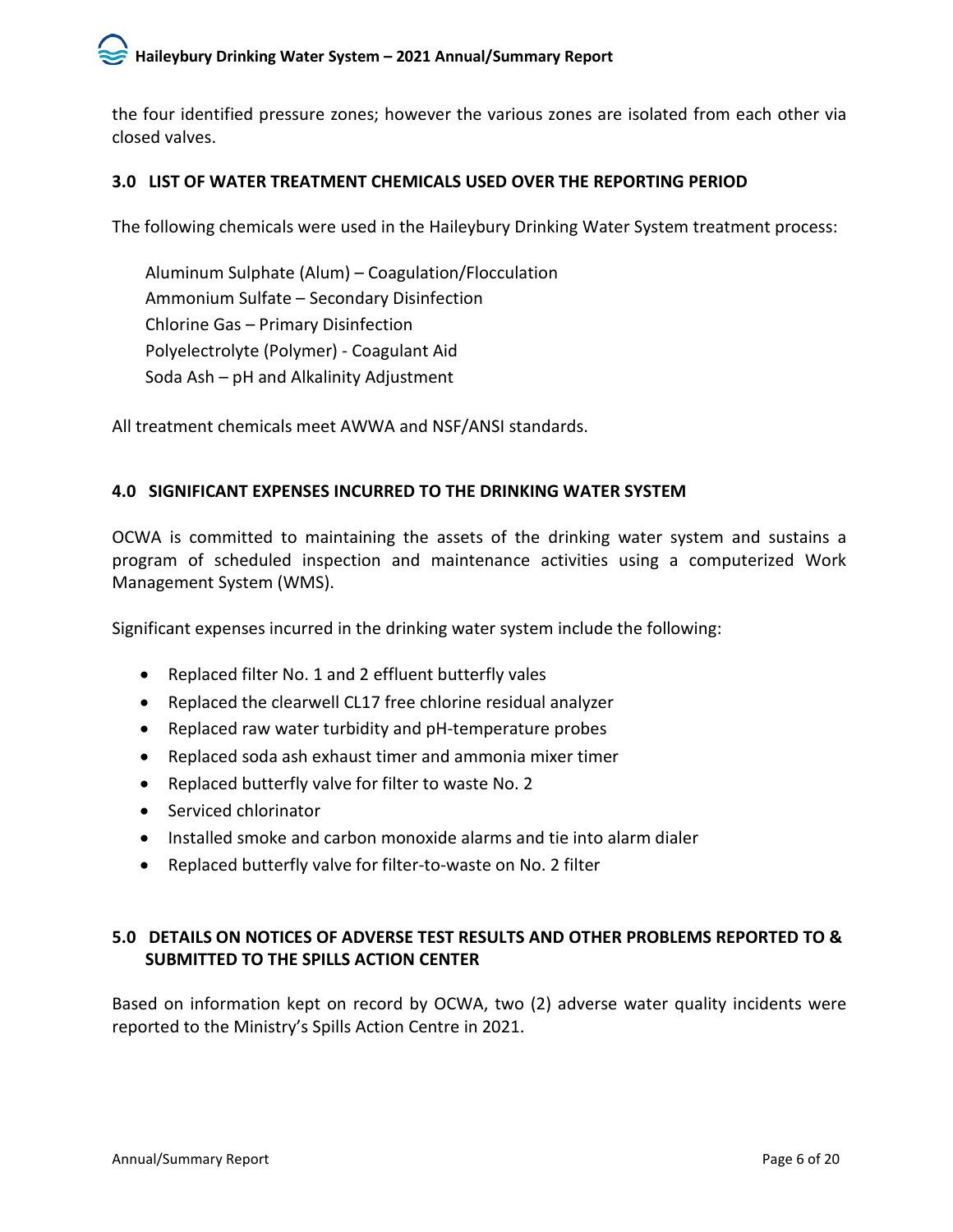| <b>Date</b>      | AWQI No. | <b>Details</b>                                                                                                                                                                                                                                                                                                                                                                                                                                                                                                                                                         |
|------------------|----------|------------------------------------------------------------------------------------------------------------------------------------------------------------------------------------------------------------------------------------------------------------------------------------------------------------------------------------------------------------------------------------------------------------------------------------------------------------------------------------------------------------------------------------------------------------------------|
| June 29,<br>2021 | 154449   | Loss of pressure due to a Category 2 watermain break/repair on Niven<br>Street. Construction services were being performed in the area. Contractor<br>was digging to add water service to a new lot on Niven St. and broke the<br>main water line. The main was isolated for repair resulting in a loss of<br>pressure in Zone 2 and 3 with potential contamination in the gravity zone.<br>The local Health Unit was notified and a precautionary boil water advisory<br>(BWA) was issued for the entire community of Haileybury except for North<br>Cobalt (zone 4). |
|                  |          | The repair was completed on June 29 <sup>th</sup> . All material was disinfected and the<br>system was flushed. Two sets of three bacteriological samples were<br>collected (upstream, downstream and at the site of the break) on June 29 <sup>th</sup><br>and 30 <sup>th</sup> . Sample results indicated no total coliforms or <i>E.coli</i> . The BWA was<br>lifted on July 1st at approximately 5:45 PM.                                                                                                                                                          |
|                  |          | Notifications and reports completed as required.                                                                                                                                                                                                                                                                                                                                                                                                                                                                                                                       |
|                  |          | Resolution: Section 2B completed and emailed to MOE SAC, MOH and<br>Owner on July 3, 2021.                                                                                                                                                                                                                                                                                                                                                                                                                                                                             |
| July 14,<br>2021 | 154655   | One (1) total coliform was detected in a drinking water sample collected on<br>July 12 <sup>th</sup> at 11:33 hours (CCR = 0.86 mg/L). The sample was collected in the<br>Haileybury distribution system from an outside tap at the Brighter Futures<br>building (379 Lakeview Road).                                                                                                                                                                                                                                                                                  |
|                  |          | Re-samples were collected as required under O. Regulation 170/03 on July<br>$14th$ (upstream, downstream and at the site of the adverse result). No<br>chlorine residuals were tested with these samples, so another set of re-<br>samples were collected on July 15 <sup>th</sup> . All sample results were acceptable<br>having zero total coliforms (TC) and E. coli.                                                                                                                                                                                               |
|                  |          | Notifications and reports completed as required.                                                                                                                                                                                                                                                                                                                                                                                                                                                                                                                       |
|                  |          | Resolution: Section 2B completed and emailed to MOE SAC, MOH and<br>Owner on July 19, 2021.                                                                                                                                                                                                                                                                                                                                                                                                                                                                            |

#### **6.0 MICROBIOLOGICAL TESTING PERFORMED DURING THE REPORTING PERIOD**

| <b>Sample Type</b>  | # of           | <b>Range of E.coli</b> | Range of                      | # of HPC       | Range of HPC   |
|---------------------|----------------|------------------------|-------------------------------|----------------|----------------|
|                     | <b>Samples</b> | <b>Results</b>         | <b>Total Coliform Results</b> | <b>Samples</b> | <b>Results</b> |
|                     | (see Note 2)   | (min to max)           | (min to max)                  |                | (min to max)   |
| Raw                 | 52             | 0 to 60/NDOGT          | $0$ to $> 1000/NDOGT$         | N/A            | N/A            |
| <b>Treated</b>      | 52             | 0 to 0                 | 0 to 0                        | 52             | $< 10$ to 1180 |
| <b>Distribution</b> | 156            | 0 to 0                 | 0 to $1*$                     | 52             | $<$ 10 to 80   |

#### *Summary of Microbiological Data*

**Maximum Acceptable Concentration (MAC) for** *E. coli* **= 0 CFUs/100 mL**

**MAC for Total Coliforms = 0 CFUs/100 mL**

**NDOGT = No Data, Overgrown with Target**

**"<" denotes less than the laboratory's method detection limit**

**">" denotes greater than the laboratory's method detection limit**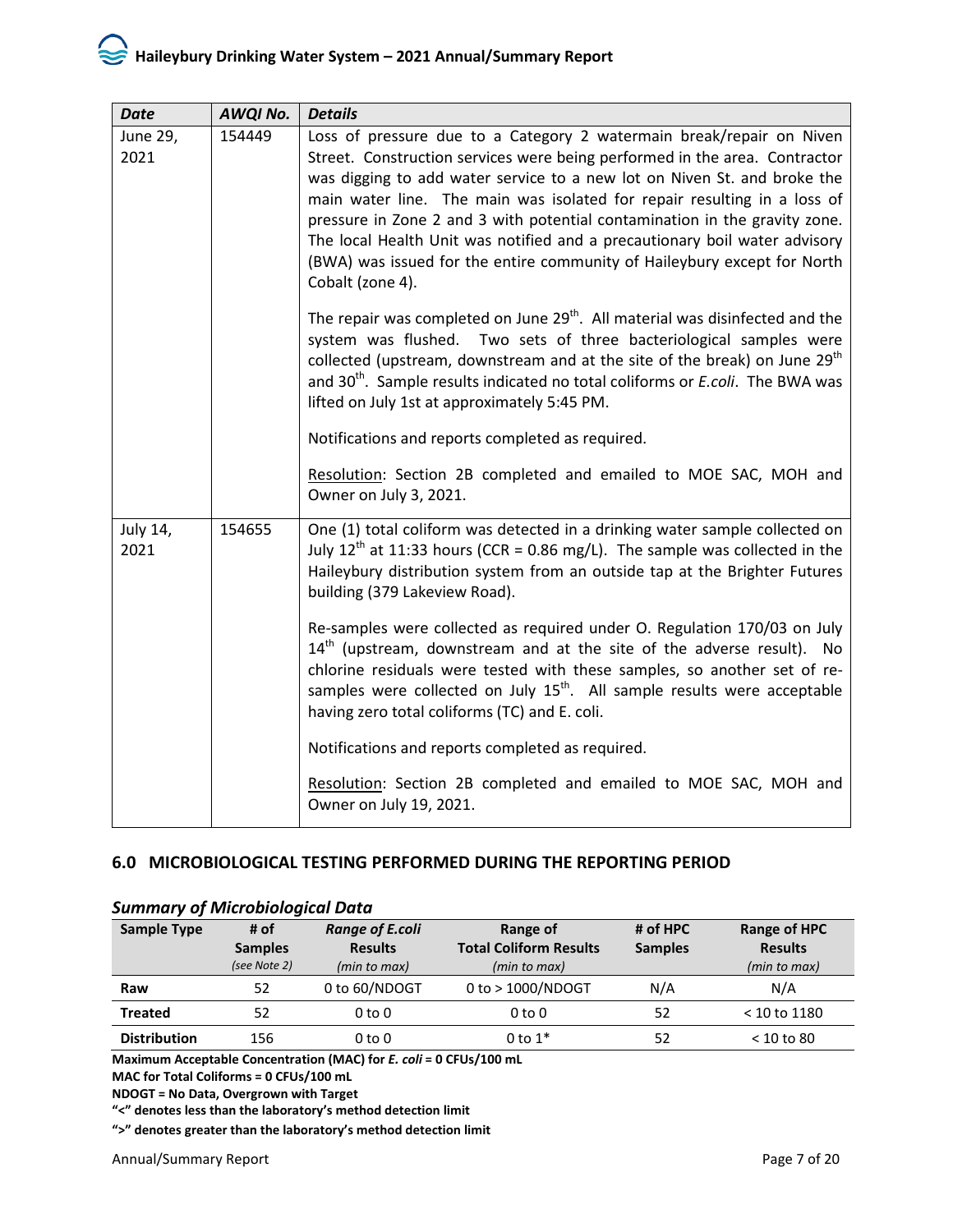#### **Notes:**

- 1. One microbiological sample is collected and tested each week from the raw and treated water supply. A total of three microbiological samples are collected and tested each week from the Haileybury distribution system. At least 25% of the distribution samples must be tested for HPC bacteria.
- 2. \* One (1) total coliform was detected in a drinking water sample collected on June 12th at 11:33 hours (CCR = 0.86 mg/L). The sample was collected in the Haileybury distribution system from an outside tap at the Brighter Futures building (379 Lakeview Road).

#### <span id="page-9-0"></span>**7.0 OPERATIONAL TESTING PERFORMED DURING THE REPORTING PERIOD**

| Parameter                       | # of Samples | <b>Range of Results</b><br>(min to max) | <b>Unit of Measure</b> | <b>Standard</b> |
|---------------------------------|--------------|-----------------------------------------|------------------------|-----------------|
| <b>Turbidity (Filter 1)</b>     | 8760         | $0.001$ to $0.53$                       | NTU                    |                 |
| <b>Turbidity (Filter 2)</b>     | 8760         | $0.000$ to 1.001 <sup>*</sup>           | NTU                    | $\leq 1.0$      |
| <b>Turbidity (Filter 3)</b>     | 8760         | 0.025 to 0.866                          | NTU                    |                 |
| <b>Free Chorine (Reservoir)</b> | 8760         | 1.09 to 3.75                            | mg/L                   | $CT**$          |

#### *Continuous Monitoring in the Treatment Process*

#### **Notes**:

- 1. For continuous monitors 8760 is used as the number of samples.
- 2. \* Effective backwash procedures, including filter to waste and automatic filter shut down features (callout and filter to waste) are in place to ensure that the effluent turbidity requirements as described in the Filter Performance Criteria are met all times. Turbidity exceedances occur when two (2) readings are above 1 NTU for 15 minutes or more in a 24 hour period. Filters will backwash if turbidity reaches 0.7 NTU and will shut down and filter to waste at 1.0 NTU. The system performed as programmed and no high turbidity water was directed to the next phase of the process.
- 3. \*\* CT is the concentration of chlorine in the water times the time of contact that the chlorine has with the water. It is used to demonstrate the level of disinfection treatment in the water. CT calculations are performed for the Haileybury water plant if the free chlorine residual level drops below 0.30 mg/L to ensure primary disinfection is achieved.

#### *Summary of Chlorine Residual Data in the Distribution System*

| Parameter                         | No. of<br><b>Samples</b> | <b>Range of Results</b><br>(min to max) | Unit of<br><b>Measure</b> | <b>Standard</b>      |
|-----------------------------------|--------------------------|-----------------------------------------|---------------------------|----------------------|
| <b>Combined Chlorine Residual</b> | 376                      | $0.26$ to $2.02$                        | mg/L                      | $> 0.25$ and $< 3.0$ |

#### **Notes:**

1. A total of seven operational checks for chlorine residual in the distribution system are collected each week. Four (4) samples are tested one day and three (3) on a second day. The sample sets are collected at least 48-hours apart and samples collected on the same day are from different locations.

#### Refer to *Appendix B* for a monthly summary of the above operational data.

#### *Summary of Nitrate & Nitrite Data (sampled at the plant's point of entry into the distribution every quarter)*

| Date of Sample | <b>Nitrate Result</b> | <b>Nitrite Result</b> | <b>Unit of Measure</b> | Exceedance |
|----------------|-----------------------|-----------------------|------------------------|------------|
| January 11     | 0.12                  | < 0.05                | mg/L                   | No         |
| April 12       | 0.32                  | < 0.05                | mg/L                   | No         |
| July 12        | 0.46                  | < 0.05                | mg/L                   | No         |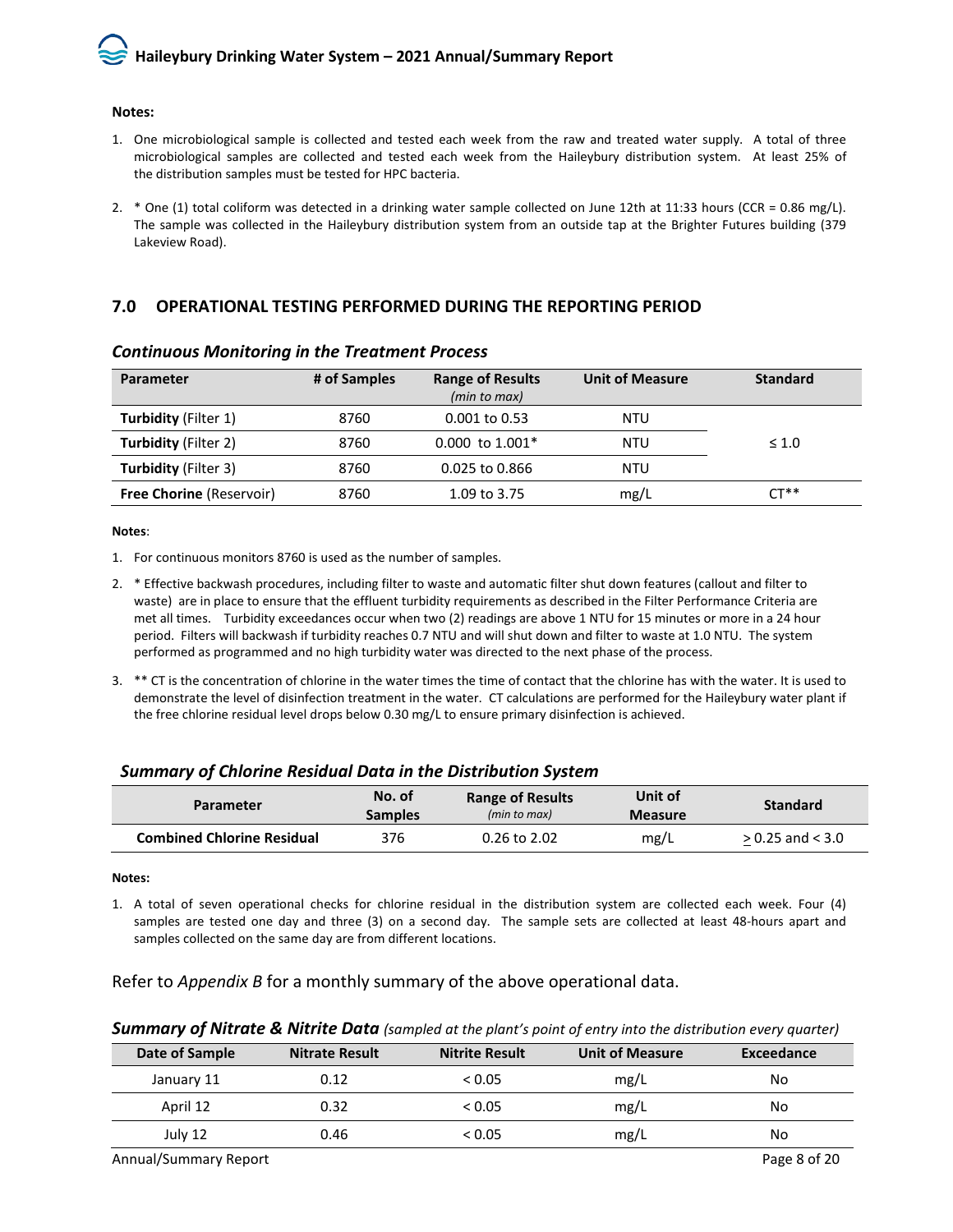| Date of Sample | <b>Nitrate Result</b> | <b>Nitrite Result</b> | <b>Unit of Measure</b> | Exceedance |
|----------------|-----------------------|-----------------------|------------------------|------------|
| October 18     | 0.25                  | : 0.05                | mg/L                   | No         |

**Maximum Allowable Concentration (MAC) for Nitrate = 10 mg/L MAC for Nitrite = 1 mg/L**

#### *Summary of Total Trihalomethane Data (sampled in the distribution system every quarter)*

| Date of Sample | <b>THM Result</b> | <b>Unit of Measure</b> | <b>Running Average</b> | Exceedance |
|----------------|-------------------|------------------------|------------------------|------------|
| January 11     | 32.8              | ug/L                   | 62.7                   |            |
| April 12       | 39.7              | ug/L                   |                        | No         |
| July 12        | 94.2              | ug/L                   |                        |            |
| October 18     | 84.0              | ug/L                   |                        |            |

**Maximum Allowable Concentration (MAC) for Total Trihalomethanes = 100 ug/L (Four Quarter Running Average)**

*Summary of Total Haloacetic Acid Data (sampled in the distribution system every quarter)*

| Date of Sample | <b>Result Value</b> | <b>Unit of Measure</b>                                                                                          | <b>Running Average</b> | Exceedance |
|----------------|---------------------|-----------------------------------------------------------------------------------------------------------------|------------------------|------------|
| January 11     | 54                  | ug/L                                                                                                            | 63.5                   | No         |
| April 12       | 54                  | ug/L                                                                                                            |                        |            |
| July 12        | 72                  | ug/L                                                                                                            |                        |            |
| October 18     | 74                  | ug/L                                                                                                            |                        |            |
|                |                     | the contract of the contract of the contract of the contract of the contract of the contract of the contract of |                        |            |

**Maximum Allowable Concentration (MAC) for Total Haloacetic Acid = 80 ug/L (Four Quarter Running Average)**

# *Summary of Most Recent Lead Data under Schedule 15.1*

*(applicable to the following drinking water systems; large municipal residential systems, small, municipal residential systems, and non-municipal year-round residential systems)* 

The Haileybury Drinking Water System qualified for the 'Exemption from Plumbing Sampling' as described in section 15.1-5 (9-10) of Ontario Regulation 170/03. The exemption applies to a drinking water system if; in two consecutive periods at reduced sampling, not more than 10% of all samples from plumbing exceed the maximum allowable concentration of 10 ug/L for lead. As such, the system was required to test for total alkalinity and pH in three distribution samples collected during the periods of December 15 to April 15 (winter period) and June 15 to October 15 (summer period). This testing is required in every 12-month period with lead testing in every third 12-month period.

Two rounds of lead, alkalinity and pH testing were carried out on March 8<sup>th</sup> and September 22<sup>nd</sup> of 2021. Results are summarized in the table below.

|  | <b>Lead Data</b> (sampled in the distribution system) |
|--|-------------------------------------------------------|
|--|-------------------------------------------------------|

| Date of<br>Sample | # of<br><b>Samples</b> | Field pH<br>(min to max) | <b>Field Temperature</b> $(^{\circ}C)$<br>(min to max) | <b>Alkalinity</b> (mg/L)<br>(min to max) | <b>Lead</b> ( $\log/L$ )<br>(min to max) |
|-------------------|------------------------|--------------------------|--------------------------------------------------------|------------------------------------------|------------------------------------------|
| March 8           |                        | 6.90 to 7.70             | 2.2 to $2.7$                                           | 26 to 28                                 | $< 0.1$ to $< 0.1$                       |
| September 22      |                        | 8.11 to 8.75             | 10.4 to 14.2                                           | 47 to 48                                 | $0.1$ to $0.7$                           |

**Note:** Next lead sampling scheduled for 2024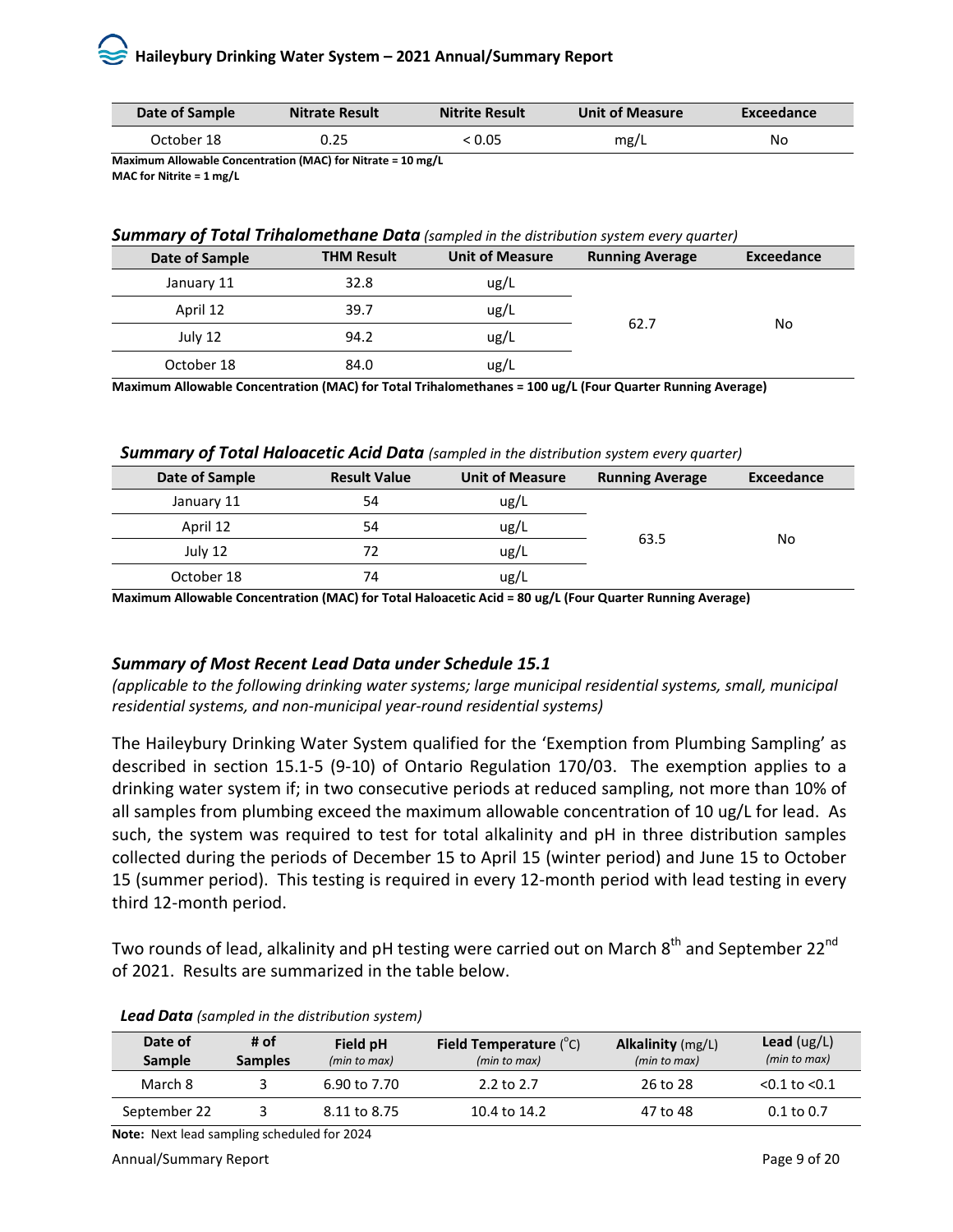| Parameter     | <b>Result Value</b> | <b>Unit of Measure</b> | <b>MAC</b> | <b>MAC</b><br><b>Exceedance</b> | $\frac{1}{2}$ MAC<br><b>Exceedance</b> |
|---------------|---------------------|------------------------|------------|---------------------------------|----------------------------------------|
| Antimony      | < 0.5               | ug/L                   | 6          | No                              | No                                     |
| Arsenic       | < 1.0               | ug/L                   | 10         | No                              | No                                     |
| <b>Barium</b> | 5.0                 | ug/L                   | 1000       | No                              | No                                     |
| Boron         | 2.0                 | ug/L                   | 5000       | No                              | No.                                    |
| Cadmium       | ${}_{0.1}$          | ug/L                   | 5          | No                              | No                                     |
| Chromium      | < 1.0               | ug/L                   | 50         | No                              | No                                     |
| Mercury       | ${}_{0.1}$          | ug/L                   | 1          | No                              | No                                     |
| Selenium      | 0.4                 | ug/L                   | 50         | No                              | No                                     |
| Uranium       | < 1.0               | ug/L                   | 20         | No                              | No                                     |

# *Most Recent Schedule 23 Inorganic Data Tested at the Water Treatment Plant*

**Note:** Sample required every 12 months (sample date = *October 18, 2021)*

# *Most Recent Schedule 24 Organic Data Tested at the Water Treatment Plant*

| <b>Parameter</b>                              | <b>Result Value</b> | <b>Unit of Measure</b> | <b>Standard</b> | <b>MAC</b>        | $\frac{1}{2}$ MAC |
|-----------------------------------------------|---------------------|------------------------|-----------------|-------------------|-------------------|
|                                               |                     |                        |                 | <b>Exceedance</b> | <b>Exceedance</b> |
| Alachlor                                      | < 0.267             | ug/L                   | 5               | <b>No</b>         | <b>No</b>         |
| Atrazine + N-dealkylated<br>metobolites       | < 0.5               | ug/L                   | 5               | No                | <b>No</b>         |
| Azinphos-methyl                               | ${}_{0.2}$          | ug/L                   | 20              | <b>No</b>         | <b>No</b>         |
| Benzene                                       | ${}_{0.1}$          | ug/L                   | $\mathbf{1}$    | <b>No</b>         | <b>No</b>         |
| Benzo(a)pyrene                                | ${}< 0.01$          | ug/L                   | 0.01            | <b>No</b>         | <b>No</b>         |
| Bromoxynil                                    | < 0.108             | ug/L                   | 5               | <b>No</b>         | <b>No</b>         |
| Carbaryl                                      | < 3.0               | ug/L                   | 90              | <b>No</b>         | <b>No</b>         |
| Carbofuran                                    | < 4.0               | ug/L                   | 90              | <b>No</b>         | <b>No</b>         |
| Carbon Tetrachloride                          | ${}_{0.2}$          | ug/L                   | $\overline{2}$  | <b>No</b>         | <b>No</b>         |
| Chlorpyrifos                                  | ${}_{0.2}$          | ug/L                   | 90              | <b>No</b>         | <b>No</b>         |
| Diazinon                                      | ${}_{0.2}$          | ug/L                   | 20              | <b>No</b>         | <b>No</b>         |
| Dicamba                                       | < 0.0946            | ug/L                   | 120             | <b>No</b>         | <b>No</b>         |
| 1,2-Dichlorobenzene                           | < 0.3               | ug/L                   | 200             | <b>No</b>         | <b>No</b>         |
| 1,4-Dichlorobenzene                           | ${}_{0.3}$          | ug/L                   | 5               | <b>No</b>         | <b>No</b>         |
| 1,2-Dichloroethane                            | < 0.3               | ug/L                   | 5               | No                | <b>No</b>         |
| 1,1-Dichloroethylene<br>(vinylidene chloride) | ${}_{0.3}$          | ug/L                   | 14              | <b>No</b>         | <b>No</b>         |
| Dichloromethane                               | < 1.0               | ug/L                   | 50              | <b>No</b>         | <b>No</b>         |
| 2-4 Dichlorophenol                            | ${}_{0.2}$          | ug/L                   | 900             | <b>No</b>         | <b>No</b>         |
| 2,4-Dichlorophenoxy<br>acetic acid (2,4-D)    | < 0.405             | ug/L                   | 100             | <b>No</b>         | <b>No</b>         |
| Diclofop-methyl                               | < 0.135             | ug/L                   | 9               | <b>No</b>         | <b>No</b>         |
| Dimethoate                                    | ${}_{0.2}$          | ug/L                   | 20              | <b>No</b>         | <b>No</b>         |
| Diquat                                        | < 0.5               | ug/L                   | 70              | <b>No</b>         | <b>No</b>         |
| Diuron                                        | < 10                | ug/L                   | 150             | No                | No                |
| Glyphosate                                    | < 20                | ug/L                   | 280             | <b>No</b>         | <b>No</b>         |
| Malathion                                     | ${}_{0.2}$          | ug/L                   | 190             | <b>No</b>         | <b>No</b>         |
| Metolachlor                                   | < 0.133             | ug/L                   | 50              | No                | No                |

Annual/Summary Report **Page 10 of 20**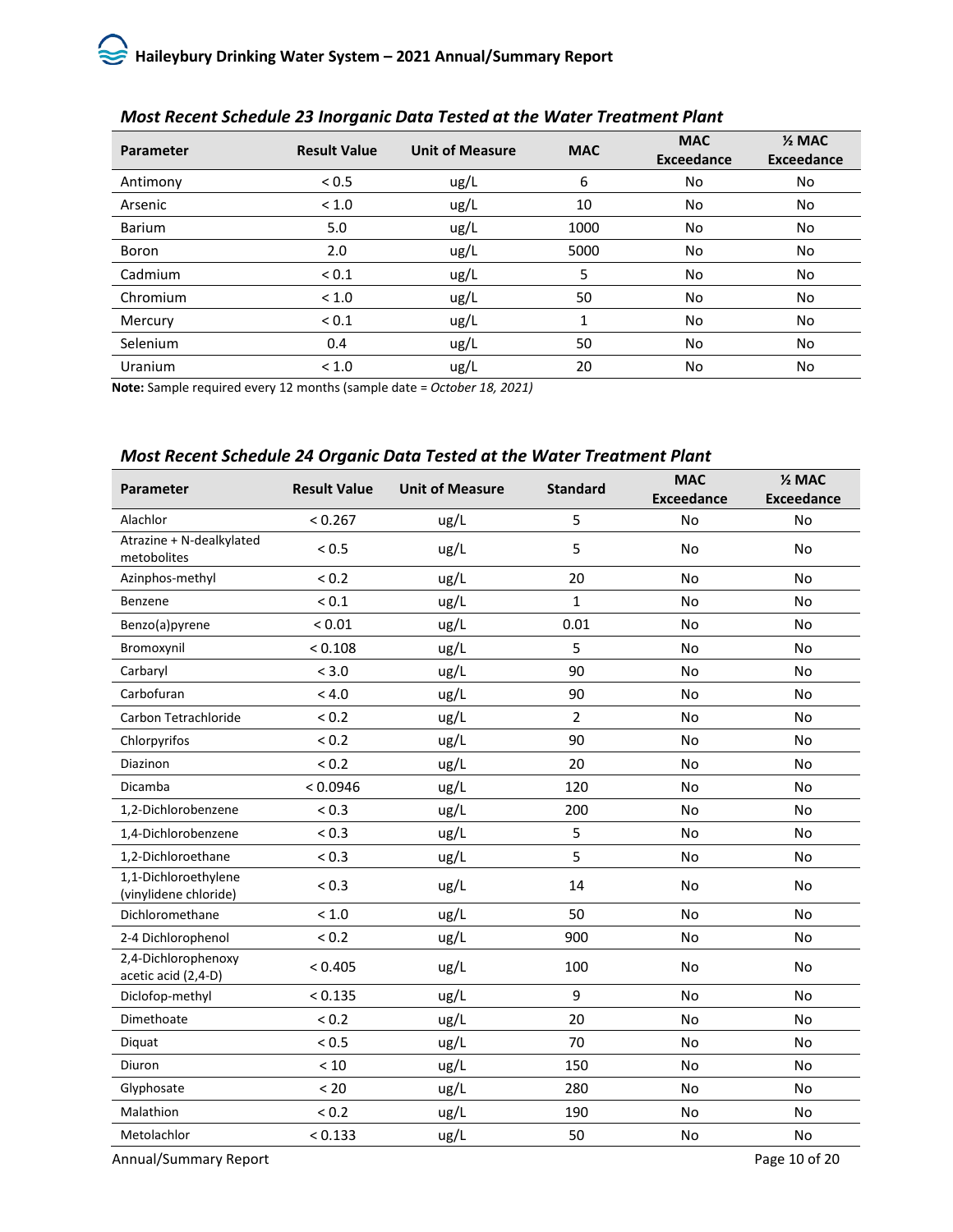| Parameter                                         | <b>Result Value</b><br><b>Unit of Measure</b> |      | <b>Standard</b> | <b>MAC</b><br><b>Exceedance</b> | $\frac{1}{2}$ MAC<br><b>Exceedance</b> |
|---------------------------------------------------|-----------------------------------------------|------|-----------------|---------------------------------|----------------------------------------|
| Metribuzin                                        | < 0.133                                       | ug/L | 80              | No                              | <b>No</b>                              |
| Monochlorobenzene                                 | < 0.5                                         | ug/L | 80              | <b>No</b>                       | <b>No</b>                              |
| Paraquat                                          | < 0.3                                         | ug/L | 10              | No                              | No                                     |
| <b>Polychlorinated Biphenyls</b><br>(PCBs)        | < 0.06                                        | ug/L | 3               | No                              | No                                     |
| Pentachlorophenol                                 | < 0.3                                         | ug/L | 60              | No                              | <b>No</b>                              |
| Phorate                                           | < 0.133                                       | ug/L | $\overline{2}$  | No                              | No                                     |
| Picloram                                          | < 0.0946                                      | ug/L | 190             | No                              | <b>No</b>                              |
| Prometryne                                        | < 0.0667                                      | ug/L | 1               | No                              | <b>No</b>                              |
| Simazine                                          | ${}_{0.2}$                                    | ug/L | 10              | No                              | <b>No</b>                              |
| <b>Terbufos</b>                                   | < 0.133                                       | ug/L | 1               | No                              | No                                     |
| Tetrachloroethylene                               | ${}_{0.3}$                                    | ug/L | 10              | No                              | <b>No</b>                              |
| 2,3,4,6-Tetrachlorophenol                         | ${}_{0.3}$                                    | ug/L | 100             | <b>No</b>                       | <b>No</b>                              |
| Triallate                                         | < 0.133                                       | ug/L | 230             | No                              | <b>No</b>                              |
| Trichloroethylene                                 | ${}_{0.2}$                                    | ug/L | 5               | No                              | <b>No</b>                              |
| 2,4,6-Trichlorophenol                             | < 0.2                                         | ug/L | 5               | No                              | <b>No</b>                              |
| 2-methyl-4-<br>chlorophenoxyacetic acid<br>(MCPA) | < 6.76                                        | ug/L | 100             | <b>No</b>                       | <b>No</b>                              |
| <b>Trifluralin</b>                                | < 0.133                                       | ug/L | 45              | <b>No</b>                       | <b>No</b>                              |
| Vinyl Chloride                                    | ${}_{0.1}$                                    | ug/L | 1               | No                              | No                                     |

# *Most Recent Schedule 24 Organic Data Tested at the Water Treatment Plant*

**Note:** Sample required every 12 months (sample date = *October 18, 2021)* 

# **Inorganic or Organic Parameter(s) that Exceeded Half the Standard Prescribed in Schedule 2 of Ontario Drinking Water Quality Standards**

No inorganic or organic parameter(s) listed in Schedule 23 and 24 of Ontario Regulation 170/03 exceeded half the standard found in Schedule 2 of the Ontario Drinking Water Standard (O. Reg.169/03) during the reporting period.

# *Most Recent Sodium Data Sampled at the Water Treatment Plant*

| Date of Sample              | Number of<br><b>Samples</b> | <b>Result Value</b> | Unit of<br><b>Measure</b> | <b>MAC</b> | Exceedance |
|-----------------------------|-----------------------------|---------------------|---------------------------|------------|------------|
| October 10, 2017            |                             | 23.9                | mg/L                      | 20         | Yes        |
| October 18, 2017 (resample) |                             | 21.0                | mg/L                      | 20         | Yes        |

**Note:** Sample required every 60 months. Next sampling scheduled for October 2022.

The aesthetic objective for sodium in drinking water is 200 mg/L at which it can be detected by a salty taste. It is required that the local Medical Officer of Health be notified when the concentration exceeds 20 mg/L so that persons on sodium restricted diets can be notified by their physicians. The adverse sodium result was reported to the Ministry's SAC and the Timiskaming Health Unit on October 16, 2017 as required under Schedule 16 of O. Reg. 170/03 (AWQI# 137331).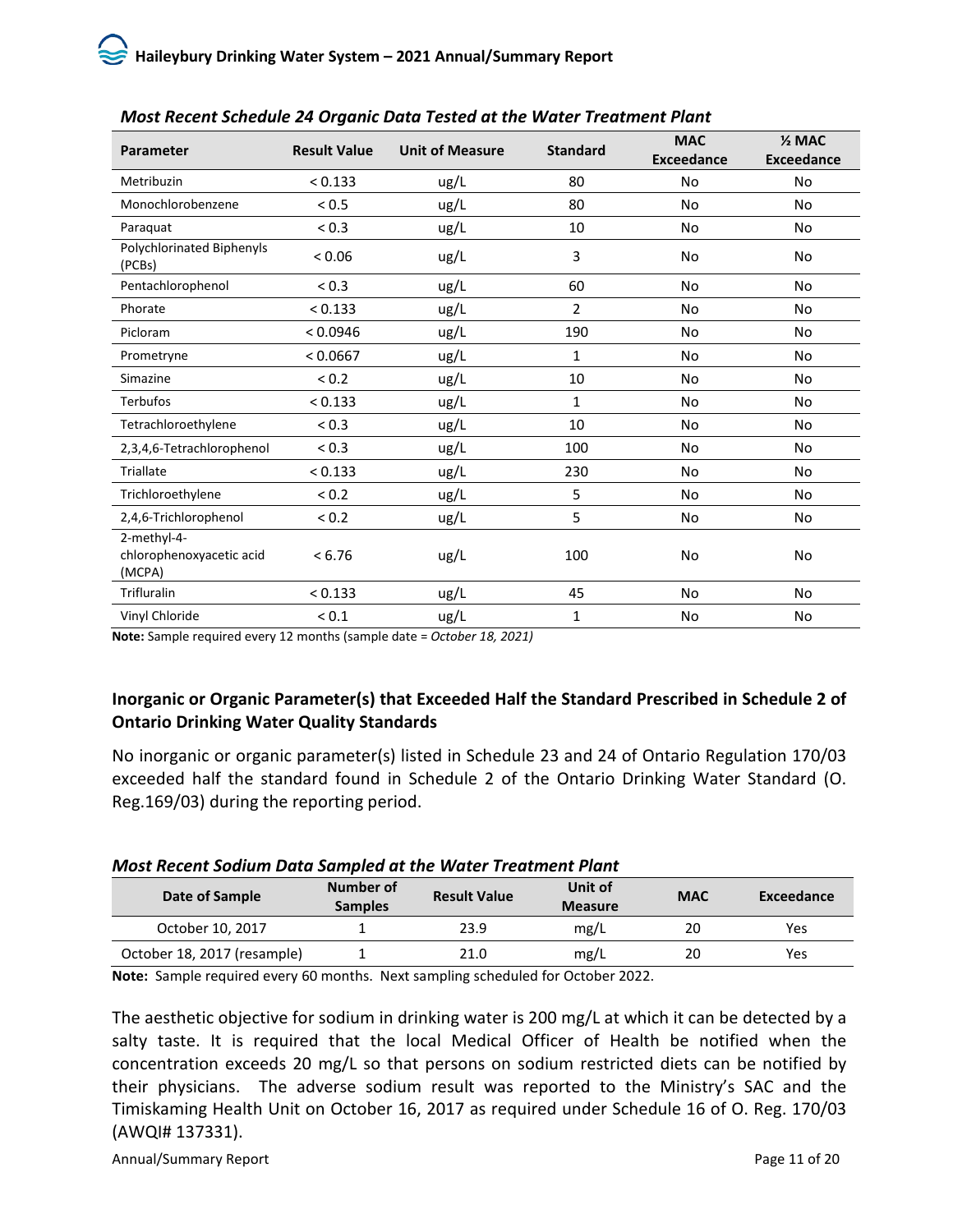| Date of Sample   | Number of<br><b>Samples</b> | <b>Result Value</b> | Unit of<br><b>Measure</b> | <b>MAC</b> | Exceedance |
|------------------|-----------------------------|---------------------|---------------------------|------------|------------|
| October 10, 2017 |                             | 0.1                 | mg/L                      | 1.5        | No         |

#### *Most Recent Fluoride Data Sampled at the Water Treatment Plant*

**Note:** Sample required every 60 months. Next sampling scheduled for October 2022.

### *Additional Testing Performed in Accordance with a Legal Instrument.*

#### **Nitrosodimethylamine (NDMA)**

Condition 5.0 (5.1) of Schedule C to Municipal Drinking Water Licence (MDWL) #218-102 issued on July 23, 2021 requires sampling, testing and monitoring of Nitrosodimethylamine (NDMA). The sample is to be collected each quarter from the farthest point in the distribution system and not exceed the maximum allowable concentration (MAC) of 0.009 ug/L. Three (3) samples were collected in 2021 after the issuance of the license and results are summarized below.

#### *Summary of NDMA Data (sampled in the distribution system every quarter)*

| Date of Sample | <b>NDMA Result</b> | <b>Unit of Measure</b> | Exceedance |
|----------------|--------------------|------------------------|------------|
| August 25      | 0.0008             | ug/L                   | No         |
| October 18     | 0.0021             | ug/L                   | No         |
| October 25     | 0.0034             | ug/L                   | No         |

**Maximum Allowable Concentration (MAC) for NDMA = 0.009 ug/L** 

# **Microcystins**

Condition 6.0 (6.1) of Schedule C to Municipal Drinking Water Licence (MDWL) #218-102 issued on July 23, 2021 requires the development of a Harmful Algae Bloom (HAB) monitoring, reporting and sampling plan by January 31, 2022. The plan must be implemented during the harmful algae bloom season, during but not limited to the warm seasonal period between June  $1<sup>st</sup>$  and October 31<sup>st</sup> of each year, or as otherwise directed by the Medical Officer of Health. A Plan was developed for the Haileybury Drinking Water System in May 2021 and implemented during the summer season. The Plan includes visual monitoring of the HAB monitoring area at least once per week, sampling for microcystins each week on the raw and treated water with testing done on the raw water sample only unless microcystins are detected, then the treated sample is also tested and reporting to the Health Unit and the Ministry's Spills Actions Center if microcystins are detected in either the raw or treated samples or if a suspected bloom is observed.

Four incidents of suspected and/or confirmed blue green algae blooms occurred in Lake Temiskaming throughout the summer season.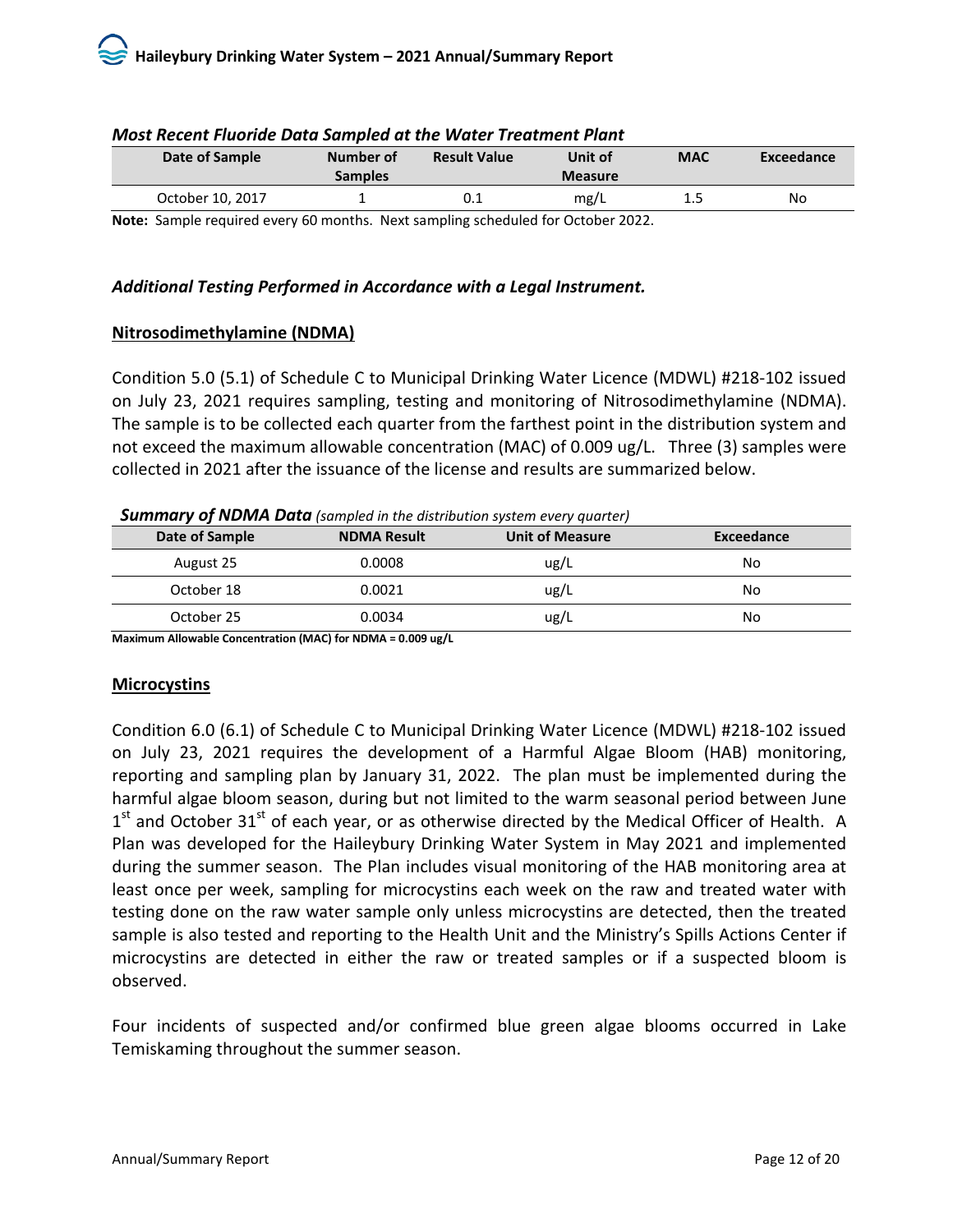| <b>Date</b>             | Ref. No. | <b>Details</b>                                                                                                                                                                                                                                                                                                                                                  |
|-------------------------|----------|-----------------------------------------------------------------------------------------------------------------------------------------------------------------------------------------------------------------------------------------------------------------------------------------------------------------------------------------------------------------|
| <b>June 28,</b><br>2021 | 1-OEZZZ  | Suspected harmful algae bloom observed on Lake Temiskaming. Raw and<br>treated water samples had total microcystin results of <0.15 ug/L.<br>Ministry tested the bloom for microcystin-LR = $0.53$ ug/L                                                                                                                                                         |
| August 20,<br>2021      | 1-13W3MI | Suspected harmful algae bloom observed on Lake Temiskaming. Raw and<br>treated water samples had total microcystin results of <0.15 ug/L                                                                                                                                                                                                                        |
| September<br>13, 2021   | 1-18XQDQ | A raw water sample collected on September 7, 2021 at 9:10 AM had a total<br>microcystin result of 0.18 ug/L. A treated water sample was collected on<br>the same day at 9:40 AM and no microcystins detected (<0.15 ug/L).                                                                                                                                      |
|                         |          | Additional raw and treated water sampling performed and microcystins<br>detected in the raw water on September 20 <sup>th</sup> (0.29 ug/L) and September<br>$27th$ (<0.15 ug/L and 0.15 ug/L on a replicate test). Three consecutive set of<br>results collected on October $4th$ , October $12th$ and October $22nd$ indicated<br>no detectable microcystins. |
| September<br>27, 2021   | 1-1AASK8 | A raw water sample collected on September 20, 2021 at 7:55 AM had a<br>total microcystin result of 0.29 ug/L. A treated water sample was collected<br>on the same day at 9:30 AM and no microcystins were detected (<0.15<br>$ug/L$ ).                                                                                                                          |
|                         |          | Three consecutive set of results collected on October 4 <sup>th</sup> , October 12 <sup>th</sup> and<br>October 22 <sup>nd</sup> indicated no detectable microcystins.                                                                                                                                                                                          |

#### *Incidents of Suspected OR Confirmed HABs*

The table below summarizes the microcystin results for the season.

# *Summary of Microcystin Data*

| Sample Type    | # of Samples | <b>Range of Microcystin Results</b><br>(min to max) | <b>Unit of Measure</b> | Exceedance |
|----------------|--------------|-----------------------------------------------------|------------------------|------------|
| Raw            | 24           | $< 0.15$ to 0.29                                    | ug/L                   | No         |
| <b>Treated</b> | 10           | $< 0.15$ to $< 0.15$                                | ug/L                   | No         |

**Maximum Allowable Concentration (MAC) for Microcystin-LR = 1.5 ug/L**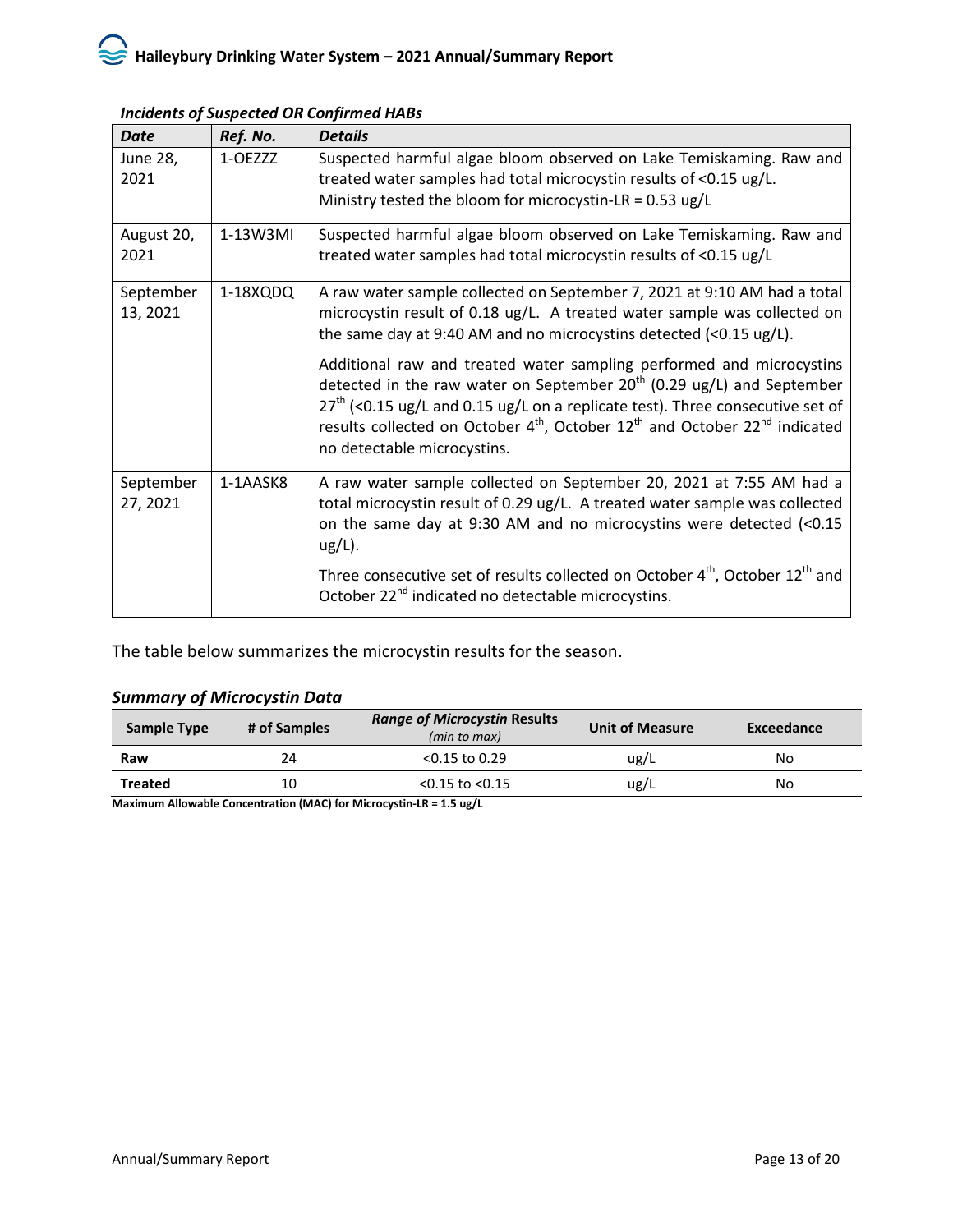Haileybury Drinking Water System

# Schedule 22 2021 SUMMARY REPORT FOR MUNICIPALITIES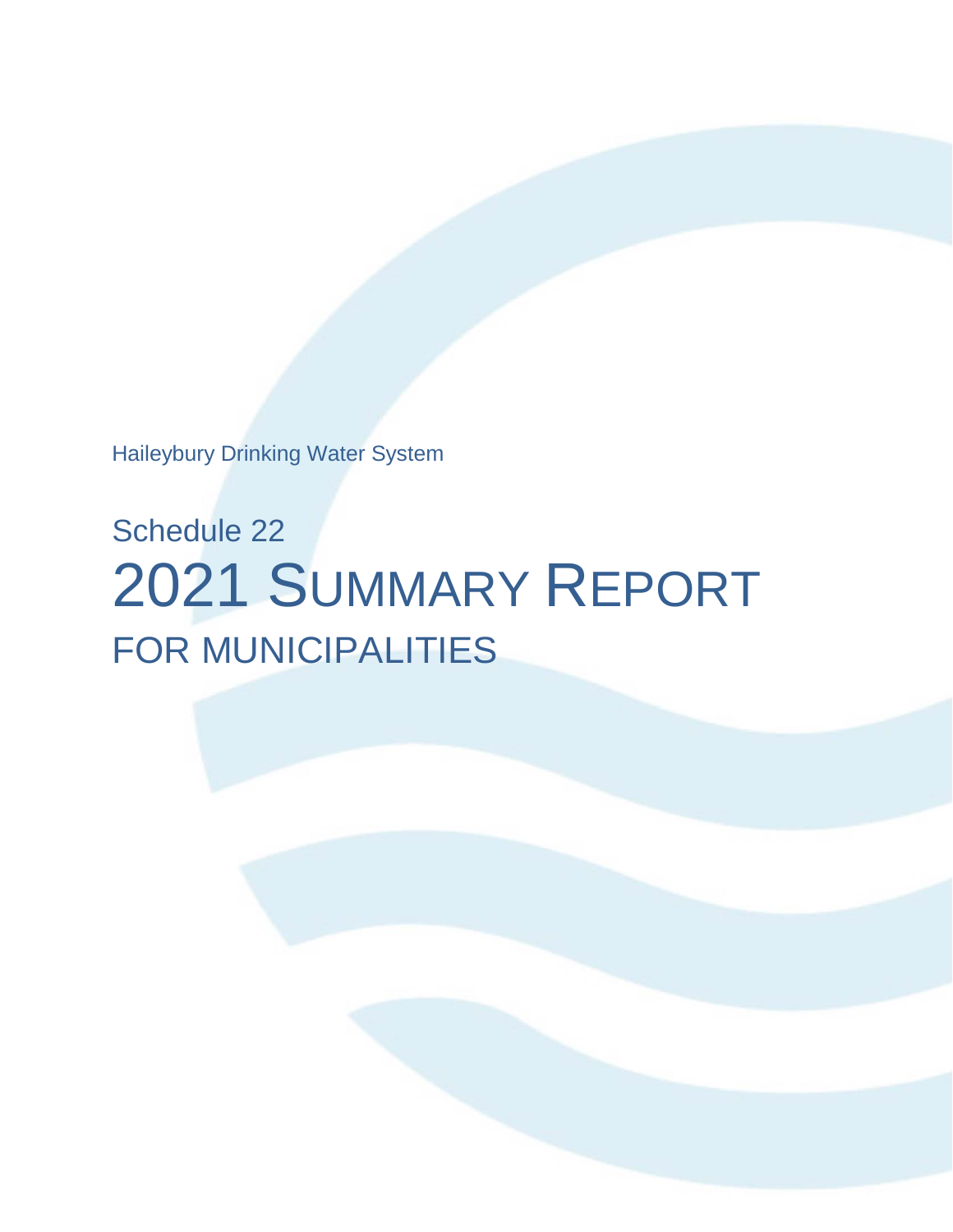# <span id="page-16-0"></span>**Schedule 22 - SUMMARY REPORTS for MUNICIPALITIES**

#### <span id="page-16-1"></span>**1.0 INTRODUCTION**

**Drinking-Water System Name Haileybury Drinking Water System Municipal Drinking Water Licence (MDWL)** 218-102-6 (issued July 23, 2021) **Drinking Water Works Permit (DWWP)** 218-202-5 (issued July 23, 2021) **Permit to Take Water (PTTW)** 6133-82TLT7 (expired February 21, 2020)

P-300-1067513491 (issued February 13, 2020) **Reporting Period** January 1, 2021 to December 31, 2021

# <span id="page-16-2"></span>**2.0 REQUIREMENTS THE SYSTEM FAILED TO MEET**

According to information kept on record by OCWA, the Haileybury Drinking Water System failed to meet the following requirements during the 2021 reporting period:

| <b>Drinking Water</b> | <b>Requirement(s) the System</b>   |                 |                                           |               |
|-----------------------|------------------------------------|-----------------|-------------------------------------------|---------------|
| Legislation           | <b>Failed to Meet</b>              | <b>Duration</b> | <b>Corrective Action(s)</b>               | <b>Status</b> |
| Section $6-3(1)(b)$   | Records did not confirm that       | July 14, 2021   | The operator who collected the            | Complete      |
| of Schedule 6 of      | chlorine residual tests were being |                 | samples in response to an                 |               |
| O. Regulation         | conducted at the same time and at  |                 | adverse water quality incident            |               |
| 170/03                | the same location that             |                 | (AWQI) thought chlorine                   |               |
|                       | microbiological samples were       |                 | residuals were not needed as              |               |
|                       | obtained. O. Reg. 170/03 requires  |                 | only the microbiological sample           |               |
|                       | that if a water sample is required |                 | result was adverse not the                |               |
|                       | to be taken and tested for a       |                 | combined chlorine residual (1             |               |
|                       | microbiological parameter by O.    |                 | TC detected in a distribution             |               |
|                       | Reg. 170/03, the owner and         |                 | sample).                                  |               |
|                       | operating authority for the        |                 |                                           |               |
|                       | system shall ensure that another   |                 | A discussion with the operator            |               |
|                       | sample is taken at the same time   |                 | was held to ensure that the               |               |
|                       | from the same location and tested  |                 | requirements for                          |               |
|                       | immediately for combined chlorine  |                 | microbiological sampling will be          |               |
|                       | residual.                          |                 | followed in the future.                   |               |
|                       | On July 14th, 2021 distribution    |                 | The operator collected a second           |               |
|                       | system samples were taken and      |                 | set of resamples on July 15 <sup>th</sup> |               |
|                       | tested for microbiological         |                 | with combined chlorine                    |               |
|                       | parameters as part of corrective   |                 | residuals.                                |               |
|                       | actions required for AWQI No.      |                 |                                           |               |
|                       | 154655. Combined chlorine          |                 |                                           |               |
|                       | residuals were not taken at the    |                 |                                           |               |
|                       | same time and location as the      |                 |                                           |               |
|                       | microbiological sample.            |                 |                                           |               |
|                       | The operating authority took       |                 |                                           |               |
|                       | another set of microbiological     |                 |                                           |               |
|                       |                                    |                 |                                           |               |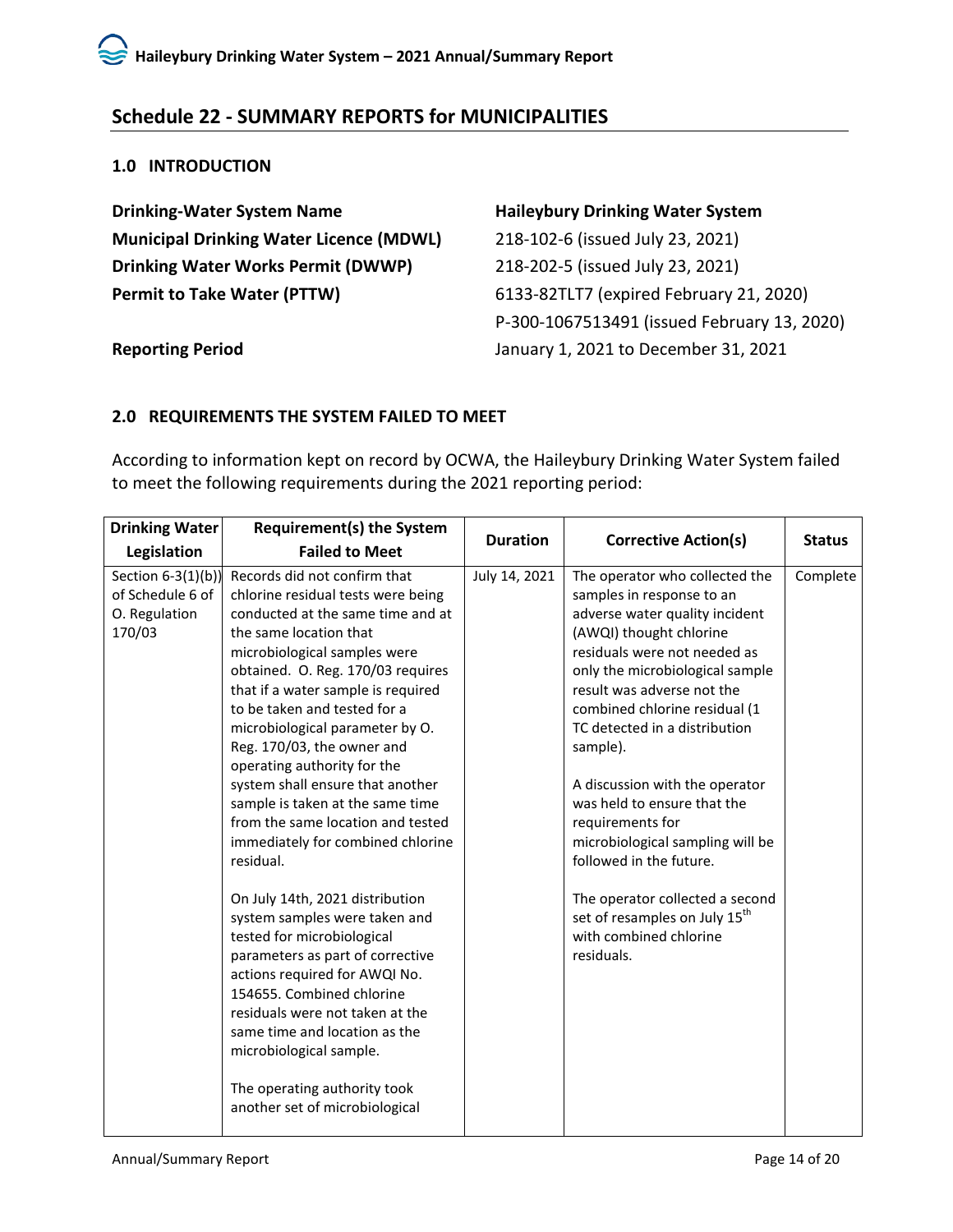| <b>Drinking Water</b> | <b>Requirement(s) the System</b>                                                                                                                                                                                                                                                                    | <b>Duration</b> | <b>Corrective Action(s)</b> | <b>Status</b> |
|-----------------------|-----------------------------------------------------------------------------------------------------------------------------------------------------------------------------------------------------------------------------------------------------------------------------------------------------|-----------------|-----------------------------|---------------|
| Legislation           | <b>Failed to Meet</b>                                                                                                                                                                                                                                                                               |                 |                             |               |
|                       | samples on July 15th, 2021 with<br>Combined chlorine residuals.                                                                                                                                                                                                                                     |                 |                             |               |
|                       | Failure to ensure that another<br>sample is taken at the same time<br>from the same location as a sample<br>taken and tested for<br>microbiological parameters and<br>test immediately for combined<br>chlorine residual is a violation of<br>Section 6-3(1)(b) of Schedule 6 of<br>O. Reg. 170/03. |                 |                             |               |

It should be mentioned that two (2) adverse water quality incidents were reported to the Ministry's Spills Action Center during the reporting period. Refer to Section 5.0 *– Details on Notices of Adverse Test Results and Other Problems Reported to & Submitted to the Spills Actions Center* on page 6 of this report for details.

# <span id="page-17-0"></span>**3.0 SUMMARY OF QUANTITIES & FLOW RATES**

# *Flow Monitoring*

Municipal Drinking Water Licence (MDWL) #218-102 requires the owner to install a sufficient number of flow measuring devices to permit the continuous measurement and recording of:

- the flow rate and daily volume of water conveyed from the treatment system to the distribution system, and
- the flow rate and daily volume of water conveyed into the treatment system.

The flow monitoring equipment identified in the MDWL is present and operating as required. These flow meters are calibrated on an annual basis as specified in the manufacturers' instructions.

# *Water Usage*

The following Water Usage Tables summarize the quantities and flow rates of water taken and produced during the 2021 reporting period, including average monthly volumes, maximum monthly volumes, total monthly volumes and maximum flow rates.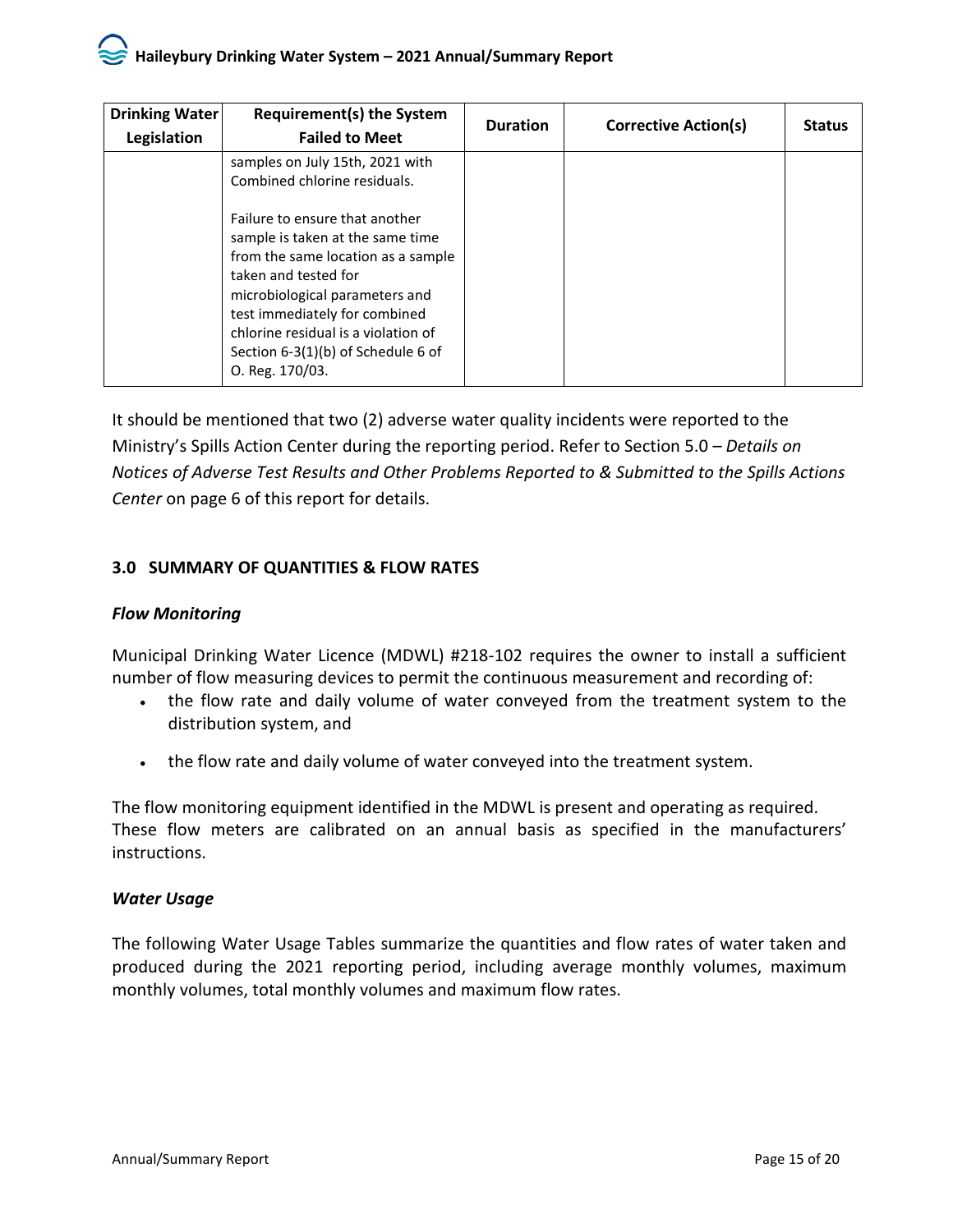#### Raw Water

#### *Jan Feb Mar Apr May Jun Jul Aug Sep Oct Nov Dec Year to Date Total Volume (m <sup>3</sup>* <sup>)</sup> 71450 66818 76563 69156 75510 82495 77480 81833 70777 73306 67984 71538 884910 *Average Volume (m <sup>3</sup> /d)* <sup>2305</sup> <sup>2386</sup> <sup>2470</sup> <sup>2305</sup> <sup>2436</sup> <sup>2750</sup> <sup>2499</sup> <sup>2640</sup> <sup>2359</sup> <sup>2365</sup> <sup>2266</sup> <sup>2308</sup> <sup>2424</sup> *Maximum Volume (m <sup>3</sup> /d)* <sup>2489</sup> <sup>2512</sup> <sup>3235</sup> <sup>2547</sup> <sup>2780</sup> <sup>3487</sup> <sup>2881</sup> <sup>3026</sup> <sup>2704</sup> <sup>2551</sup> <sup>2528</sup> <sup>2572</sup> <sup>3487</sup> *PTTW - Maximum Allowable Volume (m <sup>3</sup> /day)* 6816 6816 6816 6816 6816 6816 6816 6816 6816 6816 6816 6816 6816 *Maximum Flow Rate (L/min)* 4593 4047 4045 4301 3463 4712 4706 4730 4674 4561 4712 4730 4730 *PTTW - Maximum Allowable Flow Rate (L/min)* 4733 4733 4733 4733 4733 4733 4733 4733 4733 4733 4733 4733 4733

**2021 - Monthly Summary of Water Takings from the Source (Lake Temiskaming)** Regulated by Permit to Take Water (PTTW) #P-300-1067513491, issued February 13, 2020

The system's Permit to Take Water #P-300-1067513491 allows the municipality to withdraw a maximum volume of 6816 cubic meters from Lake Temiskaming each day at a maximum flow rate of 4733 L/minute. A review of the raw water flow data indicates that the system did not exceed the maximum allowable volume or maximum flow rate during the reporting period.

#### Treated Water

#### **2021 - Monthly Summary of Treated Water Supplied to the Distribution System**

Regulated by Municipal Drinking Water Licence (MDWL) #218-102 -(issue 3), issued July 23, 2021

|                                    | Jan   | Feb   | Mar   | Apr   | May   | Jun   | Jul   | Aug   | Sep   | Oct   | Nov   | Dec   | Year to<br>Date |
|------------------------------------|-------|-------|-------|-------|-------|-------|-------|-------|-------|-------|-------|-------|-----------------|
| Total Volume $(m^3)$               | 67736 | 64245 | 72560 | 65169 | 71527 | 77731 | 72921 | 77204 | 66621 | 66984 | 64073 | 67398 | 834168          |
| Average Volume (m <sup>3</sup> /d) | 2185  | 2294  | 2341  | 2172  | 2307  | 2591  | 2352  | 2490  | 2221  | 2161  | 2136  | 2174  | 2285            |
| Maximum Volume $(m^3/d)$           | 2295  | 3079  | 3027  | 2385  | 2609  | 3372  | 2708  | 2940  | 2446  | 2388  | 2408  | 2283  | 3372            |
| MDWL - Rated Capacity ( $m3/day$ ) | 6820  | 6820  | 6820  | 6820  | 6820  | 6820  | 6820  | 6820  | 6820  | 6820  | 6820  | 6820  | 6820            |

Schedule C, Section 1.0 (1.1) of MDWL No. 218-102 states that the maximum daily volume of treated water that flows from the treatment subsystem to the distribution system shall not exceed 6820 m<sup>3</sup>/day. The Haileybury DWS complied with this limit having a recorded maximum volume of 3372 m<sup>3</sup>/day on June 8<sup>th</sup>, which represents 49.4% of the rated capacity. Higher than normal flows were caused by a fire at Haileybury's Industrial Park.

Figure 1 compares the average and maximum flow rates into the distribution system to the approved rated capacity of the system as identified in the MDWL.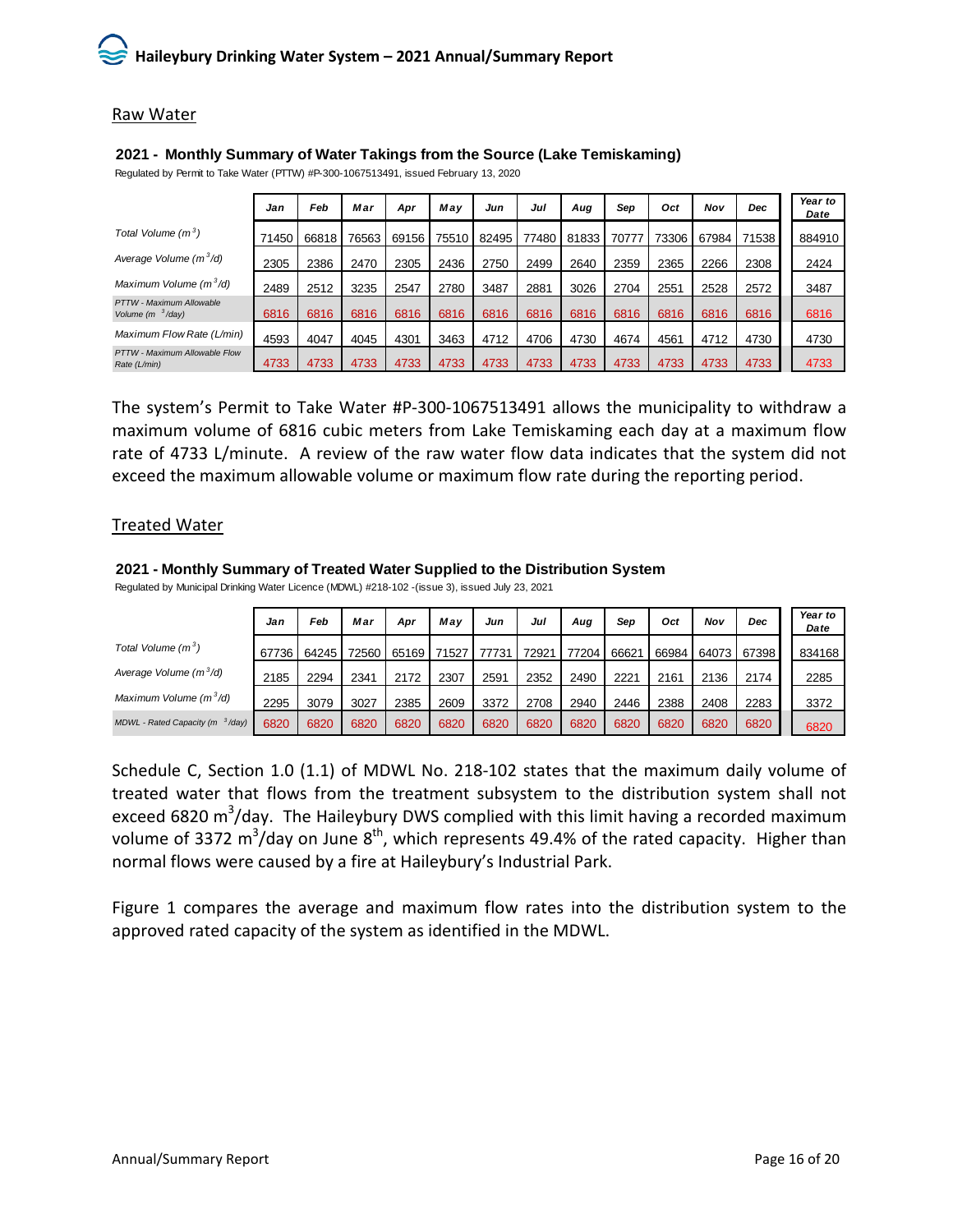|                                    | Jan  | Feb  | Mar  | Apr  | Mav  | Jun  | Jul  | Aug  | Sep              | Oct  | Nov  | Dec  |
|------------------------------------|------|------|------|------|------|------|------|------|------------------|------|------|------|
| Average Flow (m <sup>3</sup> /day) | 2185 | 2294 | 2341 | 2172 | 2307 | 2591 | 2352 | 2490 | 222 <sup>-</sup> | 2161 | 2136 | 2174 |
| Maximum Flow (m <sup>3</sup> /day) | 2295 | 3079 | 3027 | 2385 | 2609 | 3372 | 2708 | 2940 | 2446             | 2388 | 2408 | 2283 |
| <b>MDWL - Rated Capacity</b>       | 6820 | 6820 | 6820 | 6820 | 6820 | 6820 | 6820 | 6820 | 6820             | 6820 | 6820 | 6820 |
| % Rated Capacity                   | 34   | 45   | 44   | 35   | 38   | 49   | 40   | 43   | 36               | 35   | 35   | 33   |
|                                    |      |      |      |      |      |      |      |      |                  |      |      |      |

# **Figure 1: 2021 - Comparison of Treated Water Flows to the Rated Capacity**

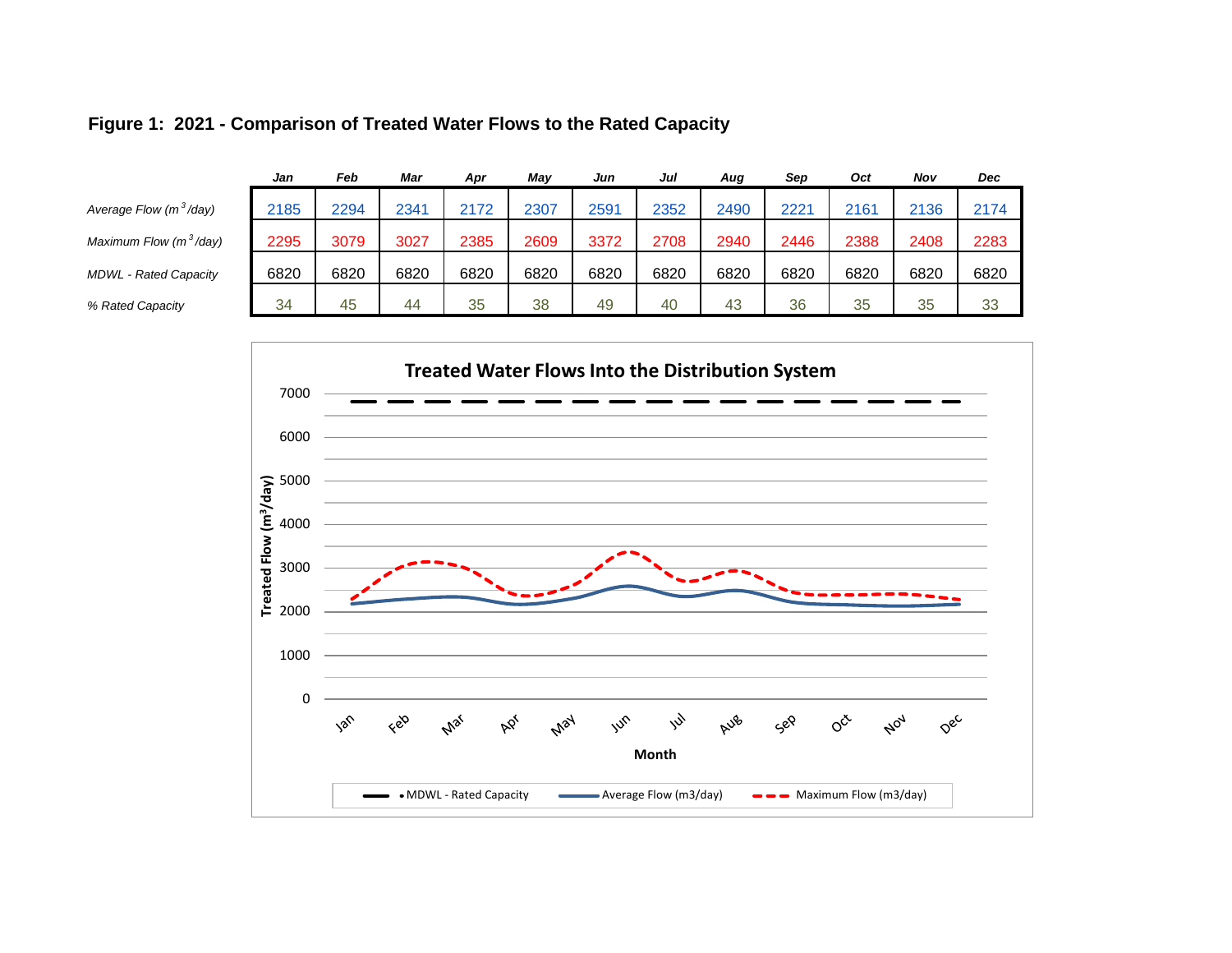# *Summary of System Performance*

The following information is provided to enable the Owner to assess the capability of the system to meet existing and future water usage needs:

| Rated Capacity of the Plant (MDWL)   | 6820 $m^3$ /day |                              |
|--------------------------------------|-----------------|------------------------------|
| Average Daily Flow for 2021          | 2285 $m^3$ /day | 33.5 % of the rated capacity |
| Maximum Daily Flow for 2021          | 3372 $m^3$ /day | 49.4 % of the rated capacity |
| Total Treated Water Produced in 2021 | 834,168 $m3$    |                              |

#### *Historical Flows*

#### *Haileybury Water Treatment Plant – Flow Comparison*

| Year | <b>Maximum Treated Flow</b><br>(m <sup>3</sup> /d) | <b>Average Daily Flow</b><br>$(m^3/d)$ | <b>Average Day % of Rated</b><br>Capacity<br>$(6820 \text{ m}^3/\text{d})$ |
|------|----------------------------------------------------|----------------------------------------|----------------------------------------------------------------------------|
| 2021 | 3372                                               | 2285                                   | 33.5%                                                                      |
| 2020 | 3565                                               | 2362                                   | 34.6%                                                                      |
| 2019 | 2446                                               | 3486                                   | 51.1%                                                                      |
| 2018 | 4220                                               | 2467                                   | 36.2%                                                                      |
| 2017 | 2722                                               | 1996                                   | 29.3%                                                                      |

Figure 2 compares the average treated water flows from 2017 to 2021.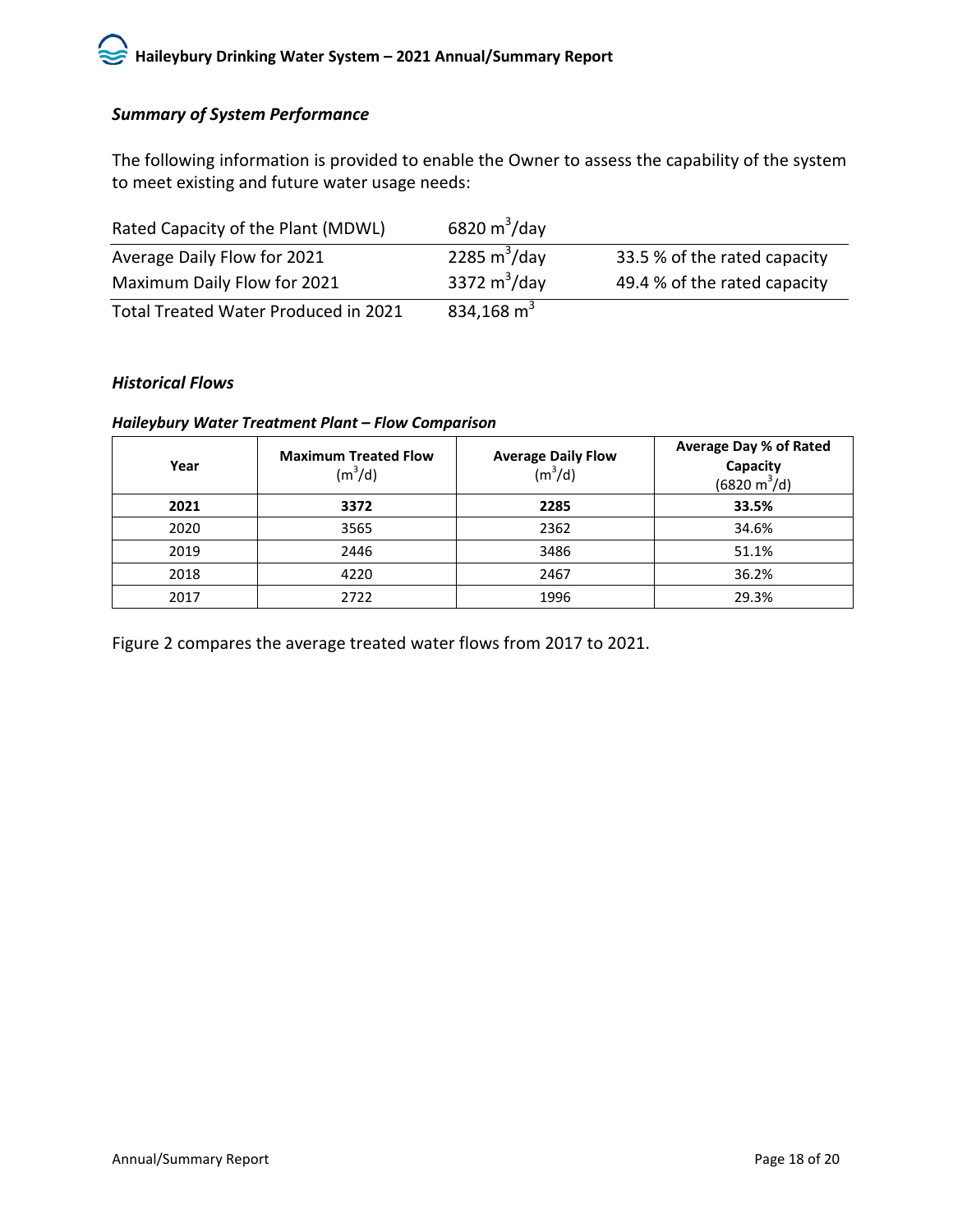#### **Figure 2: Haileybury Water Treatment System - Average Treated Water Flows from 2017 to 2021**

|                                             | Jan  | Feb  | Mar  | Apr  | Mav  | Jun  | Jul  | Aug  | Sep  | Oct  | Nov  | Dec  |
|---------------------------------------------|------|------|------|------|------|------|------|------|------|------|------|------|
| 2017 Average Flow (m <sup>3</sup> /day)     | 1878 | 1856 | 1748 | 650  | 1659 | 1869 | 2378 | 2118 | 2180 | 2229 | 2166 | 2223 |
| 2018 Average Flow (m <sup>3</sup> /day)     | 2481 | 2537 | 2414 | 2259 | 2322 | 2773 | 3023 | 2546 | 2434 | 2405 | 2201 | 2213 |
| 2019 Average Flow (m <sup>3</sup> /day)     | 2306 | 2330 | 2369 | 2367 | 2386 | 2651 | 2849 | 2584 | 2393 | 2369 | 2355 | 2396 |
| 2020 Average Flow (m <sup>3</sup> /day)     | 2397 | 2396 | 2403 | 2285 | 2395 | 2661 | 2484 | 2358 | 2275 | 2268 | 2210 | 2206 |
| 2021 Average Flow (m <sup>3</sup> /day)     | 2185 | 2294 | 2341 | 2172 | 2307 | 2591 | 2352 | 2490 | 2221 | 2161 | 2136 | 2174 |
| MDWL - Rated Capacity (m <sup>3</sup> /day) | 6820 | 6820 | 6820 | 6820 | 6820 | 6820 | 6820 | 6820 | 6820 | 6820 | 6820 | 6820 |
|                                             |      |      |      |      |      |      |      |      |      |      |      |      |

<span id="page-21-0"></span>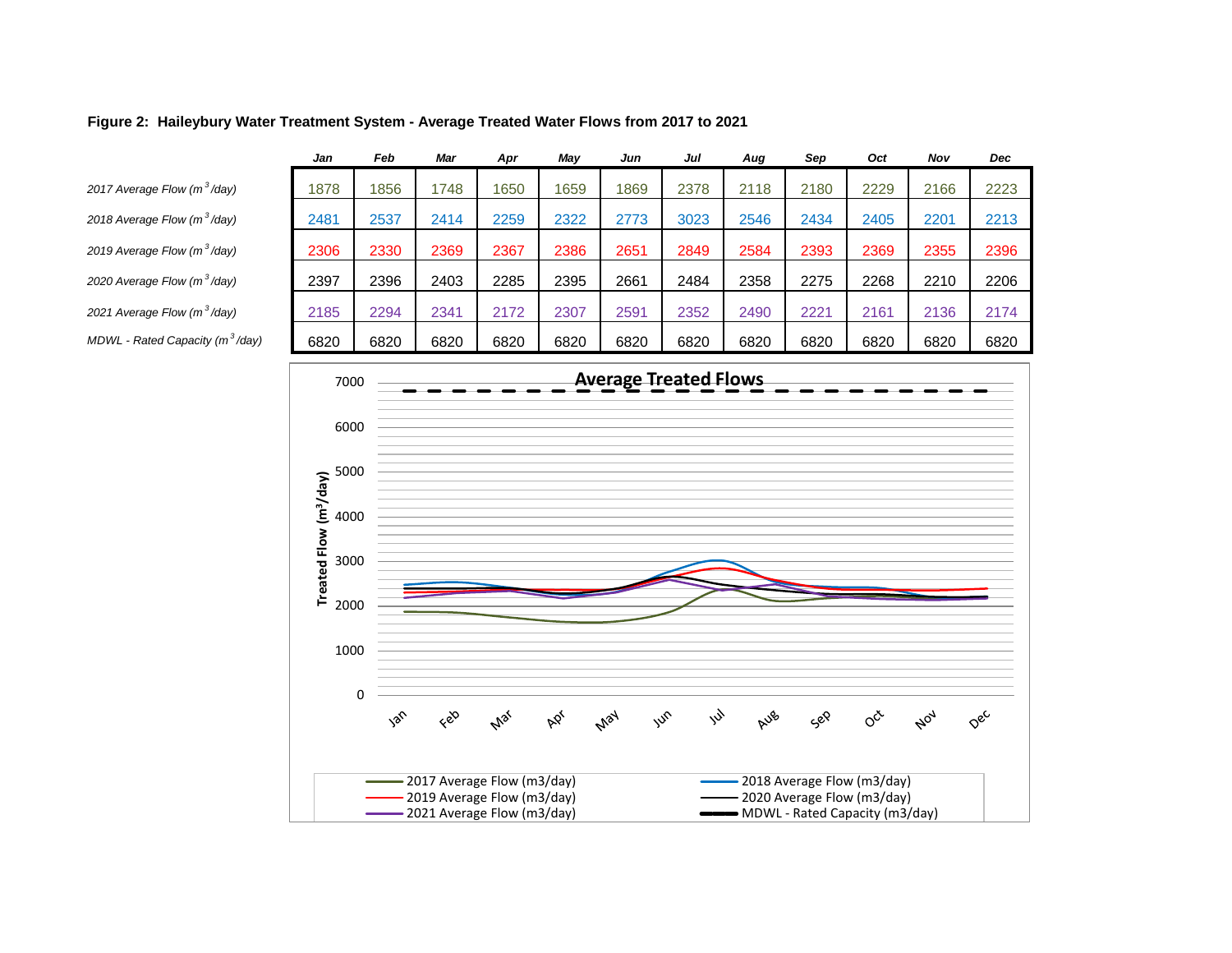# **CONCLUSION**

The water quality data collected in 2021 demonstrates that the Haileybury drinking water system provided high quality drinking water to its users having only one minor non-compliance during the reporting period. The system provides chloramination as secondary disinfection and failed to meet the regulatory limit for combined chlorine residual one day during the reporting period, but met the regulatory limit for free chorine during that time.

The Haileybury Drinking Water System was able to operate in accordance with the terms and conditions of the Permit to Take Water and in accordance with the rated capacity of the licence while meeting the community's demand for water use.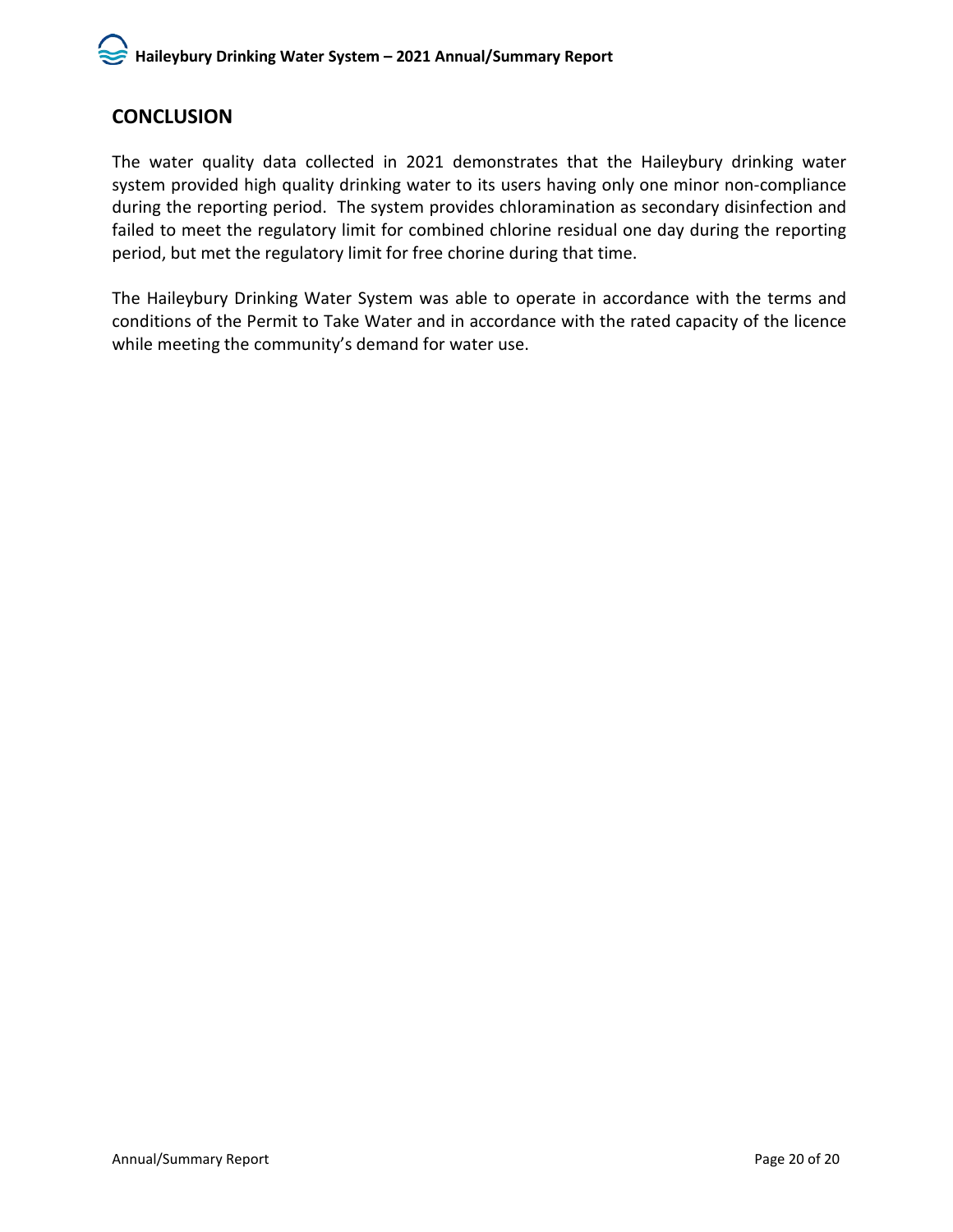# **APPENDIX A**

Monthly Summary of Microbiological Test Results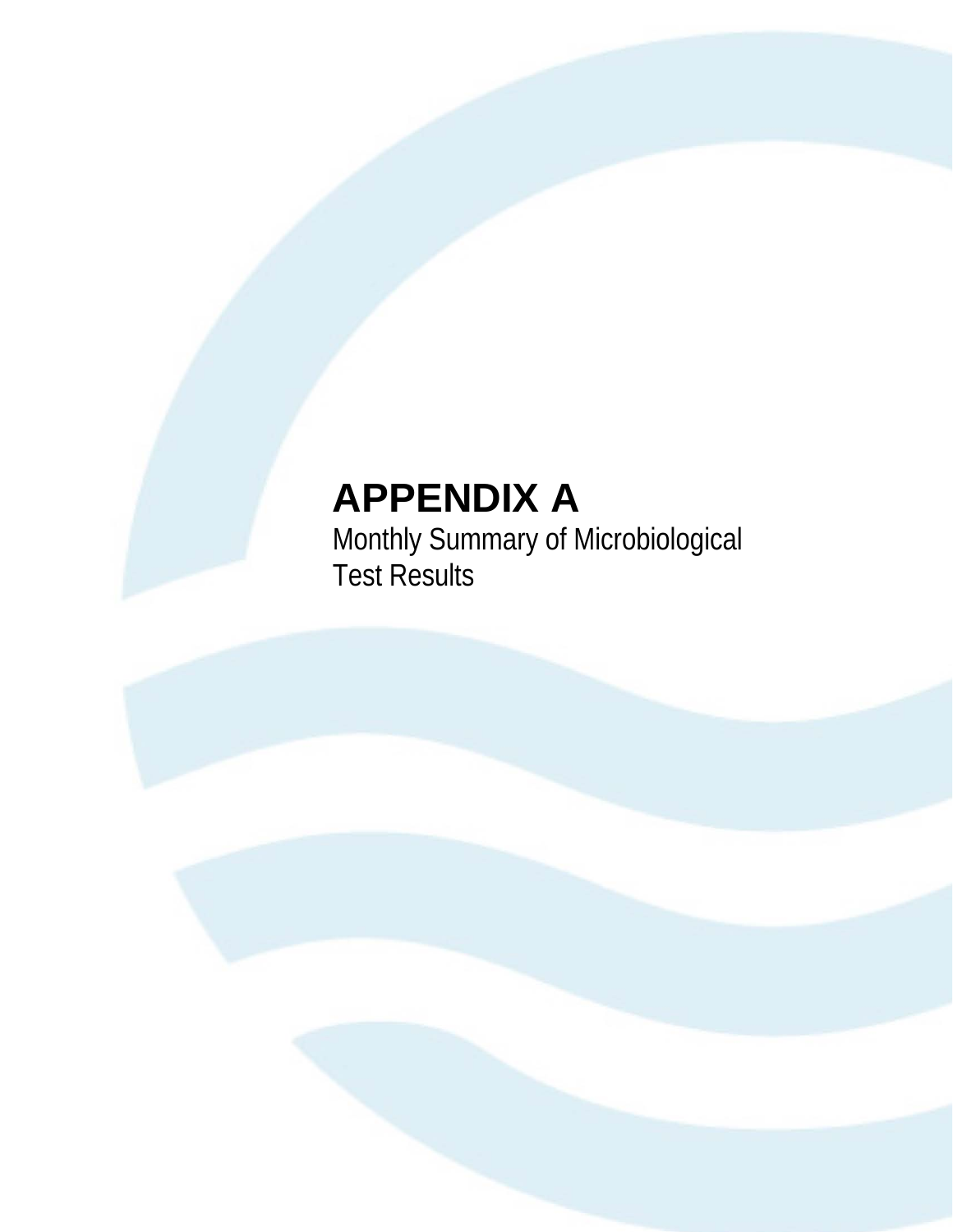#### **HAILEYBURY DRINKING WATER SYSTEM**

|  | 2021 SUMMARY OF MICROBIOLOGICAL TEST RESULTS |  |  |
|--|----------------------------------------------|--|--|
|  |                                              |  |  |

| <b>RAW WATER</b>                                    |                          | 01/2021        | 02/2021        | 03/2021                  | 04/2021                                    | 05/2021               | 06/2021        |                 | 07/2021        | 08/2021        | 09/2021        | 10/2021        | 11/2021        | 12/2021        | Total                    | Avg          | Max         | Min      |
|-----------------------------------------------------|--------------------------|----------------|----------------|--------------------------|--------------------------------------------|-----------------------|----------------|-----------------|----------------|----------------|----------------|----------------|----------------|----------------|--------------------------|--------------|-------------|----------|
| Lake Timiskaming / Total Coliform: TC - cfu/100mL   |                          |                |                |                          |                                            |                       |                |                 |                |                |                |                |                |                |                          |              |             |          |
| Count Lab                                           |                          | $\overline{4}$ | $\overline{4}$ | 5                        | $\overline{4}$                             | $\mathbf 5$           | $\overline{4}$ |                 | $\overline{4}$ | $\mathbf 5$    | $\overline{4}$ | $\overline{4}$ | $\mathbf 5$    | $\overline{4}$ | 52                       |              |             |          |
| Max Lab                                             |                          | 35             | 28             | 1000/NDOG1               | 485                                        | 250                   | 645            |                 | 780            | 35             | 50             | 195            | 46             | 1000           |                          |              | 1000/NDOGT  |          |
| Mean Lab                                            |                          | 17.25          | 19             | 274.5                    | 293.75                                     | 160.8                 | 445            |                 | 702.5          | 21.6           | 26.25          | 75<br>k        | 26.8           | 470.75         | >                        | 202.784      |             |          |
| Min Lab                                             |                          | 8              | $14$           | $\,6\,$                  | 100                                        | 82                    | 280            |                 | 610            | 8              | $\sqrt{5}$     | 20             | $\overline{2}$ | $38\,$         |                          |              |             |          |
| Lake Timiskaming / E. Coli: EC - cfu/100mL          |                          |                |                |                          |                                            |                       |                |                 |                |                |                |                |                |                |                          |              |             |          |
| Count Lab                                           |                          | $\overline{4}$ | $\overline{4}$ | 5                        | $\overline{4}$                             | 5                     | $\overline{4}$ |                 | $\overline{4}$ | 5              | $\overline{4}$ | $\overline{4}$ | 5              | $\overline{4}$ | 52                       |              |             |          |
|                                                     |                          |                | $\overline{4}$ | 15/NDOG1                 |                                            |                       | $\overline{5}$ |                 |                |                | $20\,$         |                |                |                |                          |              |             |          |
| Max Lab                                             | k,<br>è                  | 5              | 2.5            |                          | 5<br>$\overline{4}$<br>k                   | $\overline{4}$<br>2.4 |                | k<br>$\epsilon$ | 10             | 5              |                | 60<br>z        | 10             | 16<br>8.5      | $\overline{\phantom{a}}$ |              | 60/NDOGT    |          |
| Mean Lab                                            |                          | 2.75           |                | 5.25                     |                                            |                       | 5              |                 | $7.5\,$        | 3              | 10             | 23.75          | 6.6            |                |                          | 6.608        |             |          |
| Min Lab                                             |                          | $\overline{2}$ | $\overline{2}$ | $\overline{2}$           | $\overline{2}$<br>$\overline{\phantom{a}}$ | $\overline{2}$        | 5              | $\prec$         | 5              | $\overline{2}$ | $\overline{2}$ | $\overline{2}$ | $\overline{2}$ | $\overline{2}$ |                          |              |             |          |
|                                                     |                          |                |                |                          |                                            |                       |                |                 |                |                |                |                |                |                |                          |              |             |          |
| <b>TREATED WATER</b>                                |                          | 01/2021        | 02/2021        | 03/2021                  | 04/2021                                    | 05/2021               | 06/2021        |                 | 07/2021        | 08/2021        | 09/2021        | 10/2021        | 11/2021        | 12/2021        | Total                    | Avg          | Max         | Min      |
| Treated Water / Total Coliform: TC - cfu/100mL      |                          |                |                |                          |                                            |                       |                |                 |                |                |                |                |                |                |                          |              |             |          |
| Count Lab                                           |                          | $\overline{4}$ | $\overline{4}$ | 5                        | $\overline{4}$                             | 5                     | $\overline{4}$ |                 | $\overline{4}$ | 5              | $\overline{4}$ | $\overline{4}$ | 5              | $\overline{4}$ | 52                       |              |             |          |
| Max Lab                                             |                          | $\mathsf 0$    | $\mathsf 0$    | $\mathbf 0$              | $\mathbf 0$                                | 0                     | $\mathbf 0$    |                 | $\mathbb O$    | 0              | $\mathbf 0$    | $\mathsf 0$    | $\mathbf 0$    | $\mathbf 0$    |                          |              | $\Omega$    |          |
| Mean Lab                                            |                          | $\mathsf 0$    | $\mathbf 0$    | $\,0\,$                  | $\mathbf 0$                                | 0                     | $\mathbf 0$    |                 | 0              | 0              | $\mathbf 0$    | $\,0\,$        | $\mathbf 0$    | $\mathbf 0$    |                          | $\Omega$     |             |          |
| Min Lab                                             |                          | $\mathsf 0$    | $\mathbf 0$    | $\mathbf 0$              | $\mathbf 0$                                | $\mathsf{o}\,$        | $\mathbf 0$    |                 | $\mathbb O$    | 0              | $\mathbf 0$    | $\mathsf 0$    | $\mathbf 0$    | $\mathbf 0$    |                          |              |             |          |
| Treated Water / E. Coli: EC - cfu/100mL             |                          |                |                |                          |                                            |                       |                |                 |                |                |                |                |                |                |                          |              |             |          |
| Count Lab                                           |                          | $\overline{4}$ | $\overline{4}$ | $\overline{5}$           | $\overline{4}$                             | $\mathbf 5$           | $\overline{4}$ |                 | $\overline{4}$ | 5              | $\overline{4}$ | $\overline{4}$ | 5              | $\overline{4}$ | 52                       |              |             |          |
| Max Lab                                             |                          | $\mathsf 0$    | $\mathbf 0$    | $\mathbf 0$              | $\mathbf 0$                                | 0                     | $\mathbf 0$    |                 | $\mathbf 0$    | 0              | $\mathbf 0$    | $\,0\,$        | $\mathsf 0$    | $\overline{0}$ |                          |              | $\circ$     |          |
| Mean Lab                                            |                          | $\mathsf 0$    | $\mathbf 0$    | $\,$ 0                   | $\mathbf 0$                                | 0                     | $\,0\,$        |                 | $\mathbb O$    | 0              | $\mathbf 0$    | $\,0\,$        | $\mathsf 0$    | $\mathbf 0$    |                          | $\circ$      |             |          |
| Min Lab                                             |                          | $\mathsf 0$    | $\mathbf 0$    | $\mathbf 0$              | $\mathbf 0$                                | $\mathsf 0$           | $\mathbf 0$    |                 | $\mathbb O$    | 0              | $\mathbf 0$    | $\,0\,$        | $\mathsf 0$    | $\mathbf 0$    |                          |              |             |          |
| Treated Water / HPC - cfu/mL                        |                          |                |                |                          |                                            |                       |                |                 |                |                |                |                |                |                |                          |              |             |          |
| Count Lab                                           |                          | $\sqrt{4}$     | $\overline{4}$ | 5                        | $\overline{4}$                             | 5                     | $\overline{4}$ |                 | $\overline{4}$ | 5              | $\overline{4}$ | $\overline{4}$ | 5              | $\overline{4}$ | 52                       |              |             |          |
| Max Lab                                             | $\overline{\phantom{a}}$ | 10             | $10$           | $20\,$                   | 20                                         | $10$                  | $10$           | $\prec$         | 10             | $10$           | 1180           | 10             | $10$           | $10$           |                          |              | 1180        |          |
| Mean Lab                                            | $\prec$                  | 10             | 10             | 12                       | 12.5<br>k                                  | 10                    | 10             | ż               | 10             | 10             | 302.5          | 10             | 10             | 10             | $\prec$                  | 32.885       |             |          |
| Min Lab                                             |                          | 10             | 10             | 10                       | 10                                         |                       | 10             |                 | 10             |                |                | 10             |                | 10             |                          |              |             | 10       |
|                                                     |                          |                |                |                          |                                            | $10$                  |                |                 |                | $10$           | $10$           |                | $10$           |                |                          |              |             |          |
|                                                     |                          |                |                |                          |                                            |                       |                |                 |                |                |                |                |                |                |                          |              |             |          |
| <b>DISTRIBUTION WATER</b>                           |                          | 01/2021        | 02/2021        | 03/2021                  | 04/2021                                    | 05/2021               | 06/2021        |                 | 07/2021        | 08/2021        | 09/2021        | 10/2021        | 11/2021        | 12/2021        | Total                    | Avg          | Max         | Min      |
| 1st Bacti/Residual / Total Coliform: TC - cfu/100mL |                          |                |                |                          |                                            |                       |                |                 |                |                |                |                |                |                |                          |              |             |          |
| Count Lab                                           |                          | $\overline{4}$ | $\overline{4}$ | 5                        | $\overline{4}$                             | 5                     | $\overline{4}$ |                 | $\overline{4}$ | 5              | $\overline{4}$ | $\overline{4}$ | 5              | $\overline{4}$ | 52                       |              |             |          |
| Max Lab                                             |                          | 0              | $\,0\,$        | $\,0\,$                  | $\bf{0}$                                   | $\mathsf 0$           | $\,0\,$        |                 | $\bf{0}$       | 0              | $\mathbf 0$    | $\mathbf 0$    | $\mathsf 0$    | $\mathbf 0$    |                          |              | $\circ$     |          |
| Mean Lab                                            |                          | $\mathbf 0$    | $\mathbf 0$    | $\mathsf 0$              | $\mathbf 0$                                | $\mathbf 0$           | $\mathsf 0$    |                 | $\mathbf 0$    | $\mathbf 0$    | $\mathbf 0$    | $\circ$        | $\mathbf 0$    | $\overline{0}$ |                          | $\mathbf{0}$ |             |          |
| Min Lab                                             |                          | $\,0\,$        | $\mathbf 0$    | $\,0\,$                  | $\mathbf 0$                                | $\mathsf 0$           | $\,0\,$        |                 | $\mathbf 0$    | 0              | $\mathbf 0$    | $\,0\,$        | $\mathsf 0$    | $\mathbf 0$    |                          |              |             |          |
| 1st Bacti/Residual / E. Coli - cfu/100mL            |                          |                |                |                          |                                            |                       |                |                 |                |                |                |                |                |                |                          |              |             |          |
| Count Lab                                           |                          | $\overline{4}$ | $\overline{4}$ | $\overline{5}$           | $\overline{4}$                             | 5                     | $\overline{4}$ |                 | $\overline{4}$ | $\overline{5}$ | $\sqrt{4}$     | $\overline{4}$ | 5              | $\overline{4}$ | 52                       |              |             |          |
| Max Lab                                             |                          | $\mathsf 0$    | $\mathbf 0$    | $\,0\,$                  | $\mathbf 0$                                | $\mathsf{o}\,$        | $\mathbf 0$    |                 | $\mathbf 0$    | $\mathsf{o}\,$ | $\bf{0}$       | $\mathbf 0$    | $\mathbf 0$    | $\pmb{0}$      |                          |              | $\Omega$    |          |
| Mean Lab                                            |                          | $\mathbf 0$    | $\mathbf 0$    | $\,0\,$                  | $\mathbf 0$                                | $\mathsf 0$           | $\,0\,$        |                 | $\mathbf 0$    | $\mathsf 0$    | $\mathbf 0$    | $\,0\,$        | $\mathbf 0$    | $\,$ 0         |                          | $\circ$      |             |          |
| Min Lab                                             |                          | $\mathbf 0$    | $\mathbf 0$    | $\mathsf 0$              | $\mathbf 0$                                | $\mathbf 0$           | $\mathsf 0$    |                 | $\mathbb O$    | $\mathsf 0$    | $\mathbf 0$    | $\,0\,$        | $\mathbf 0$    | $\,$ 0         |                          |              |             |          |
| 2nd Bacti/Residual / Total Coliform: TC - cfu/100mL |                          |                |                |                          |                                            |                       |                |                 |                |                |                |                |                |                |                          |              |             |          |
| Count Lab                                           |                          | $\overline{4}$ | $\overline{4}$ | $\overline{\phantom{a}}$ | $\overline{4}$                             | $\overline{5}$        | $\overline{4}$ |                 | $\overline{4}$ | $\overline{5}$ | $\overline{4}$ | $\overline{4}$ | $\overline{5}$ | $\overline{4}$ | 52                       |              |             |          |
| Max Lab                                             |                          | $\mathbf 0$    | $\mathbf 0$    | $\mathbf 0$              | $\circ$                                    | $\mathbf 0$           | $\overline{0}$ |                 | $\mathbf{r}$   | $\mathbf 0$    | $\mathbf 0$    | $\circ$        | $\mathbf 0$    | $\overline{0}$ |                          |              |             |          |
| Mean Lab                                            |                          | $^{\circ}$     | $\,0\,$        | $\,0\,$                  | $^{\circ}$                                 | 0                     | $\,0\,$        |                 | 0.25           | 0              | $\,0\,$        | $\mathbf 0$    | 0              | $\mathbb O$    |                          | 0.019        |             |          |
| Min Lab                                             |                          | $\mathbf 0$    | $\mathbf 0$    | $\mathbf 0$              | $\mathbf 0$                                | $\mathbf 0$           | $\overline{0}$ |                 | $\mathbf 0$    | $\mathbf 0$    | $\mathbf 0$    | $\mathbf 0$    | $\mathbf 0$    | $\overline{0}$ |                          |              |             |          |
| 2nd Bacti/Residual / E. Coli - cfu/100mL            |                          |                |                |                          |                                            |                       |                |                 |                |                |                |                |                |                |                          |              |             |          |
| Count Lab                                           |                          | $\overline{4}$ | $\overline{4}$ | 5                        | $\overline{4}$                             | 5                     | $\overline{4}$ |                 | $\overline{4}$ | 5              | $\overline{4}$ | $\overline{4}$ | 5              | $\overline{4}$ | 52                       |              |             |          |
| Max Lab                                             |                          | $\mathsf 0$    | 0              | $\,0\,$                  | $\mathbf 0$                                | $\mathsf 0$           | $\,0\,$        |                 | $^{\circ}$     | 0              | $\mathbf 0$    | $\,0\,$        | $\mathbf 0$    | $\mathbf 0$    |                          |              | $\mathbf 0$ |          |
| Mean Lab                                            |                          | $\mathbf 0$    | $\mathbf 0$    | $\mathbf 0$              | $\mathbf 0$                                | $\mathbf 0$           | $\overline{0}$ |                 | $\mathbf 0$    | $\mathbf 0$    | $\mathbf 0$    | $\circ$        | $\mathbf 0$    | $\overline{0}$ |                          | $\mathbf{0}$ |             |          |
| Min Lab                                             |                          | $\,0\,$        | $\mathbf 0$    | $\,0\,$                  | $\mathbf 0$                                | $\mathsf 0$           | $\,0\,$        |                 | $\mathbf 0$    | $\mathsf 0$    | $\mathbf 0$    | $\,0\,$        | $\mathsf 0$    | $\,$ 0         |                          |              |             |          |
| 2nd Bacti/Residual / HPC - cfu/mL                   |                          |                |                |                          |                                            |                       |                |                 |                |                |                |                |                |                |                          |              |             |          |
| Count Lab                                           |                          | $\overline{4}$ | $\overline{4}$ | $\overline{5}$           | $\overline{4}$                             | 5                     | $\overline{4}$ |                 | $\overline{4}$ | 5              | $\sqrt{4}$     | $\overline{4}$ | 5              | $\overline{4}$ | 52                       |              |             |          |
|                                                     |                          |                |                |                          |                                            |                       |                |                 |                |                |                | 30             |                |                |                          |              | 80          |          |
| Max Lab                                             |                          | 10             | 80             | 10                       | 10                                         | 20                    | 10             |                 | 20             | 10             | $10$           |                | $30\,$         | 10             |                          |              |             |          |
| Mean Lab                                            | k,                       | 10             | 27.5           | 10                       | 10                                         | 12                    | 10             | $\prec$         | 12.5           | 10             | 10             | 15             | 14             | 10             | k                        | 12.5         |             |          |
| Min Lab                                             | k,                       | $10$           | 10             | 10                       | $10\,$<br>$\prec$                          | 10                    | $10$           | $\prec$         | 10             | $10$           | 10             | 10             | 10             | 10             |                          |              |             | 10       |
| 3rd Bacti/Residual / Total Coliform: TC - cfu/100mL |                          |                |                |                          |                                            |                       |                |                 |                |                |                |                |                |                |                          |              |             |          |
| Count Lab                                           |                          | $\overline{4}$ | $\overline{4}$ | $\overline{\phantom{a}}$ | $\overline{4}$                             | $\overline{5}$        | $\overline{4}$ |                 | $\Delta$       | $\overline{5}$ | $\overline{4}$ | $\overline{4}$ | $\overline{5}$ | $\overline{4}$ | 52                       |              |             |          |
| Max Lab                                             |                          | $\mathsf 0$    | 0              | $\mathsf 0$              | $\mathbf 0$                                | 0                     | $\mathsf 0$    |                 | $\mathbb O$    | 0              | $\mathbf 0$    | $\,0\,$        | $\mathbf 0$    | $\mathbf 0$    |                          |              | $\mathbf 0$ |          |
| Mean Lab                                            |                          | $\mathsf 0$    | $\mathbf 0$    | $\,$ 0                   | $\circ$                                    | 0                     | $\,0\,$        |                 | $^{\circ}$     | 0              | $\mathbf 0$    | $\overline{0}$ | $\mathsf 0$    | $\,$ 0         |                          | $\mathbf 0$  |             |          |
| Min Lab                                             |                          | $\mathbf 0$    | $\mathbf 0$    | $\mathbf 0$              | $\mathbf 0$                                | $\mathbf 0$           | $\overline{0}$ |                 | $\mathbf 0$    | $\mathbf 0$    | $\mathbf 0$    | $\mathbf 0$    | $\mathbf 0$    | $\overline{0}$ |                          |              |             |          |
| 3rd Bacti/Residual / E. Coli - cfu/100mL            |                          |                |                |                          |                                            |                       |                |                 |                |                |                |                |                |                |                          |              |             |          |
| Count Lab                                           |                          | $\overline{4}$ | $\overline{4}$ | 5                        | $\overline{4}$                             | 5                     | $\overline{4}$ |                 | $\overline{4}$ | 5              | $\overline{4}$ | $\overline{4}$ | 5              | $\overline{4}$ | 52                       |              |             |          |
| Max Lab                                             |                          | $\mathsf 0$    | 0              | $\,0\,$                  | $\mathbf 0$                                | $\mathbf 0$           | $\,0\,$        |                 | $\mathbb O$    | 0              | $\mathbf 0$    | $\,0\,$        | $\mathbf 0$    | $\mathbf 0$    |                          |              | $\mathbf 0$ |          |
| Mean Lab                                            |                          | $\mathbf 0$    | $\mathsf 0$    | $\overline{0}$           | $\mathbf 0$                                | $\mathbf 0$           | $\overline{0}$ |                 | $\mathbf 0$    | $\mathbf 0$    | $\mathbf 0$    | $\circ$        | $\mathbf 0$    | $\overline{0}$ |                          | $\mathbf{0}$ |             |          |
| Min Lab                                             |                          | $\mathsf 0$    | $\mathsf 0$    | $\mathbf 0$              | $\mathbf 0$                                | $\mathsf 0$           | $\,0\,$        |                 | $\mathbf 0$    | 0              | $\mathbf 0$    | $\mathsf 0$    | $\mathsf 0$    | $\mathbf 0$    |                          |              |             | $\Omega$ |
|                                                     |                          |                |                |                          |                                            |                       |                |                 |                |                |                |                |                |                |                          |              |             |          |

**NOTES:** NDOGT = No Data, Overgrown with Target

One (1) total coliform was detected in a drinking water sample collected on June 12th at 11:33 hours (CCR = 0.86 mg/L). The sample was collected in the Haileybury distribution system from an outside tap at the Brighter Fut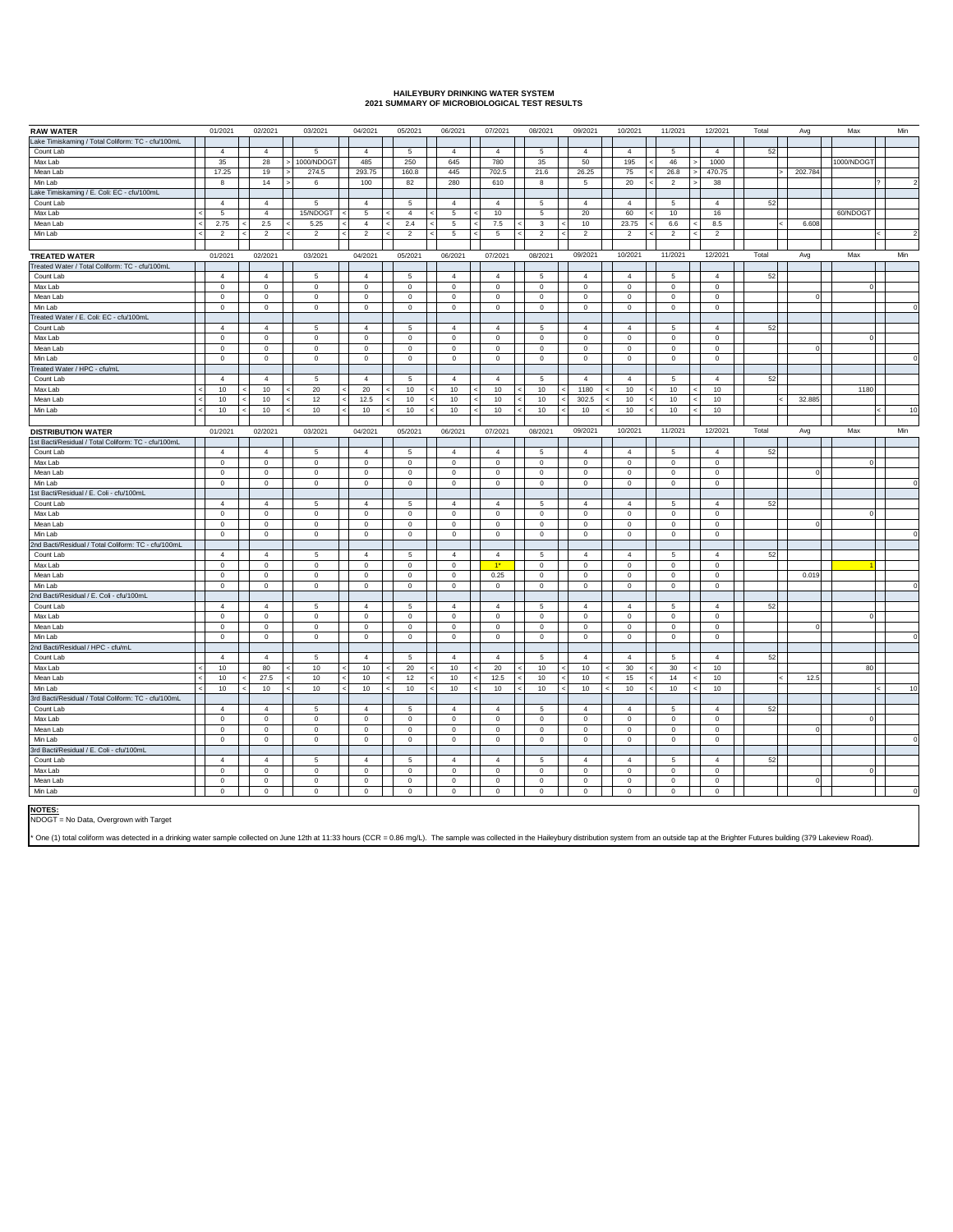# **APPENDIX B** Monthly Summary of Operational Data